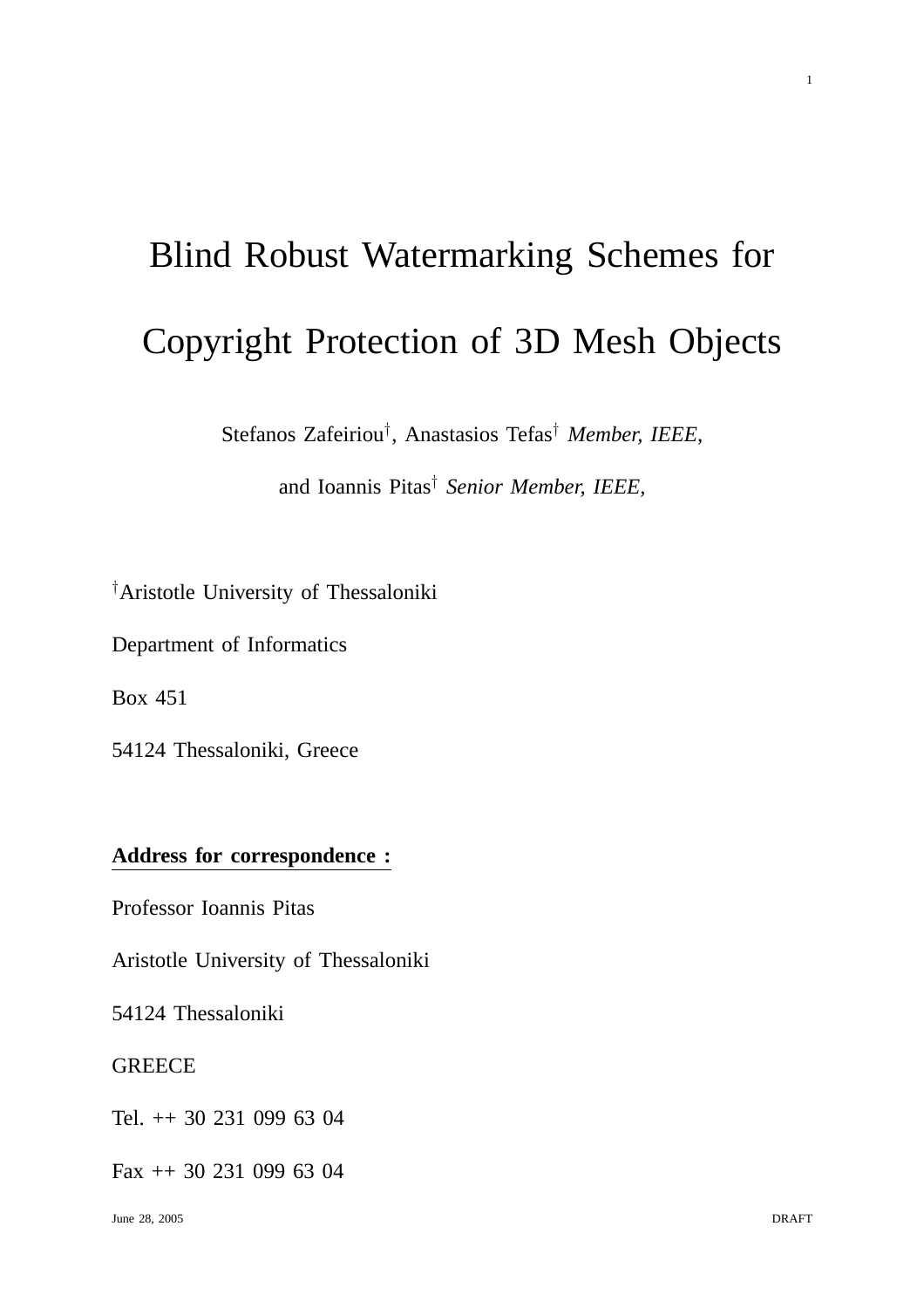*email: pitas@zeus.csd.auth.gr*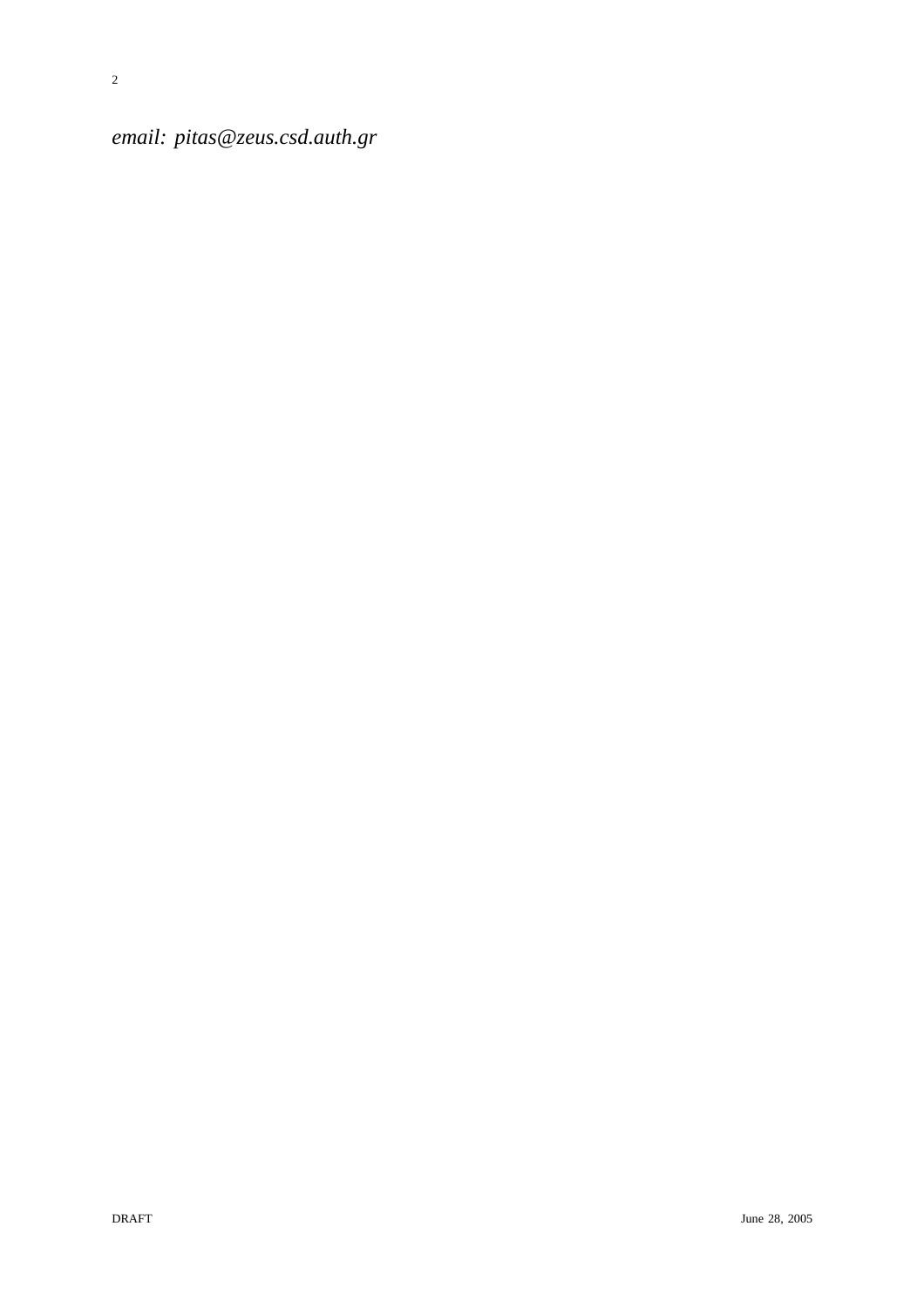#### **Abstract**

In this paper, two novel methods suitable for blind 3D mesh object watermarking applications are proposed. The first method is robust against 3D rotation, translation and uniform scaling. The second one is robust against both geometric and mesh simplification attacks. A pseudo-random watermarking signal is casted in the 3D mesh object by deforming its vertices geometrically, without altering the vertex topology. Prior to watermark embedding and detection, the object is rotated and translated, so that its center of mass and its principal component coincide with the origin and the z-axis of the cartesian coordinate system. This geometrical transformation ensures watermark robustness to translation and rotation. Robustness to uniform scaling is achieved by restricting the vertex deformations to occur only along the r coordinate of the corresponding  $(r, \theta, \phi)$  spherical coordinate system. In the first method, a set of vertices that correspond to specific angles  $\theta$  are used for watermark embedding. In the second method, the samples of the watermark sequence are embedded in a set of vertices that correspond to a range of angles in  $\theta$  domain in order to achieve robustness against mesh simplifications. Experimental results indicate the ability of the proposed method to deal with the aforementioned attacks.

#### **Index Terms**

3D mesh watermarking, blind watermarking, copyright protection.

# I. INTRODUCTION

In the last decades many new technologies became available for digital media representation, storage and distribution. The danger of copying, tampering or transmitting copyrighted data without authorization (including 3D graphics models used in graphics arts, games, virtual reality and digital terrain modelling) generated an increased demand for robust copyright protection methods. Consequently, the design of robust techniques for copyright protection and/or content authentication of multimedia data became an urgent necessity. One approach to this goal aims at generating and embedding an imperceptible signal (called watermark) in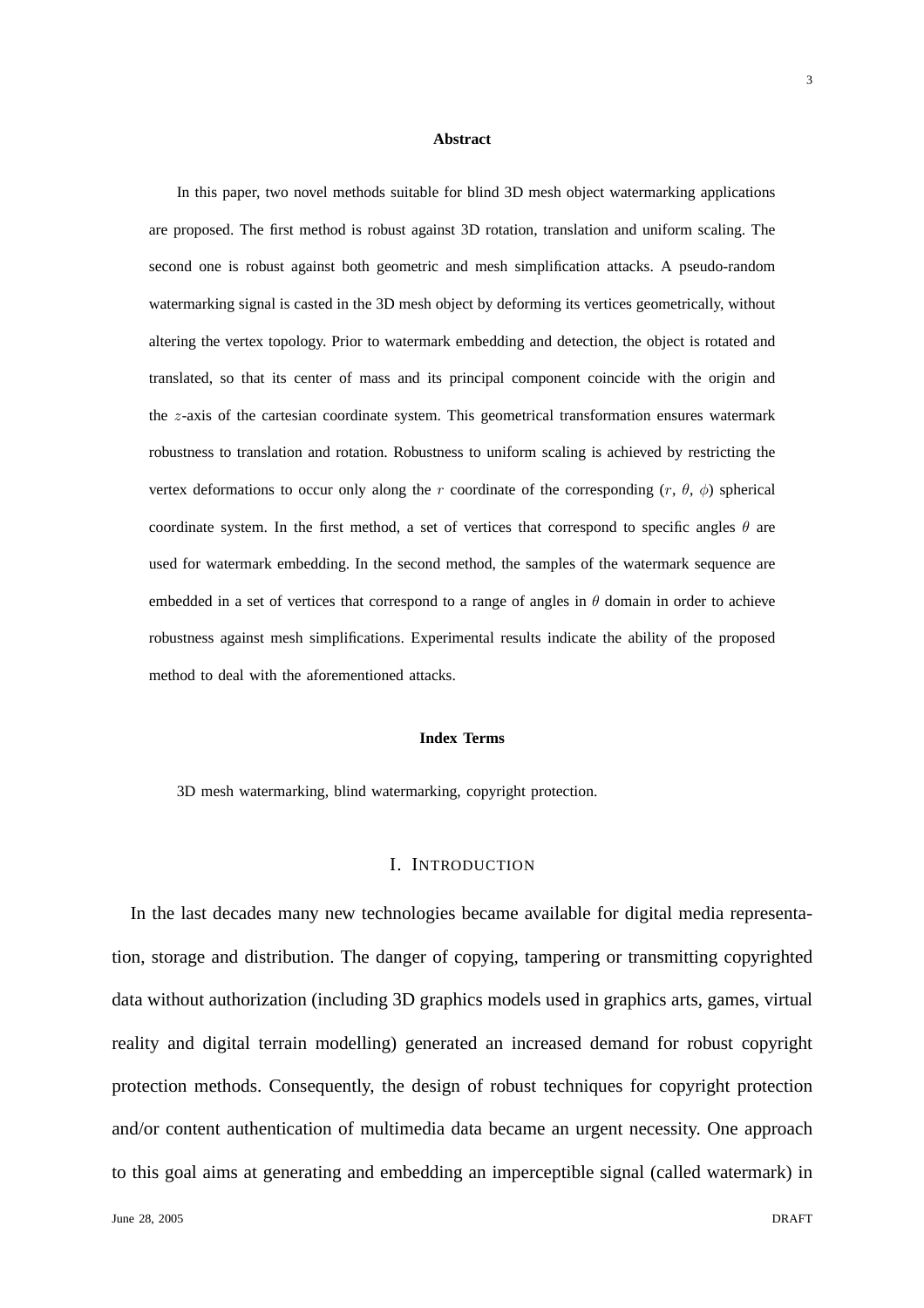the original data. The watermark can carry information about the data owner or an authorized user/distributor. Even though watermarking is a very active research field and its application to 2D still images and audio signals has been rather thoroughly studied, watermarking of 3D mesh objects has not been heavily researched. Digital watermarking of 3D objects remains a challenging problem. One of the reasons is the fact that there is no unique representation of 3D objects, e.g. there are 3D mesh objects, 3D objects represented using parametric surfaces such as 3D NURBS (Nonuniform Rational B-Spline surfaces) or 3D model data combined with texture information. The interested reader can refer to [1]-[3] for 3D NURBS graphic data watermarking and to [4] for texture based watermarking of 3D objects.

In general, watermarking can be separated in two different classes according to the applications it was implemented for:

- Content authentication and tamper proofing.
- Copyright protection.

In the first class, the objective is to check content authenticity or integrity and highlight any tampered regions. This goal has motivated research into fragile or semi-fragile watermarking technologies. The interest reader can refer to [5] for the authentication and tamper proofing of 3D mesh objects using fragile watermarking. In copyright protection applications, the embedded watermark should be perceptually invisible, statistically undetectable and robust against various copyright attacks. This application type was more researched in the recent past [6] -[17].

The watermarking systems can be separated in two different classes according to their detection procedure:

- blind detection watermarking systems
- informed detection watermarking systems.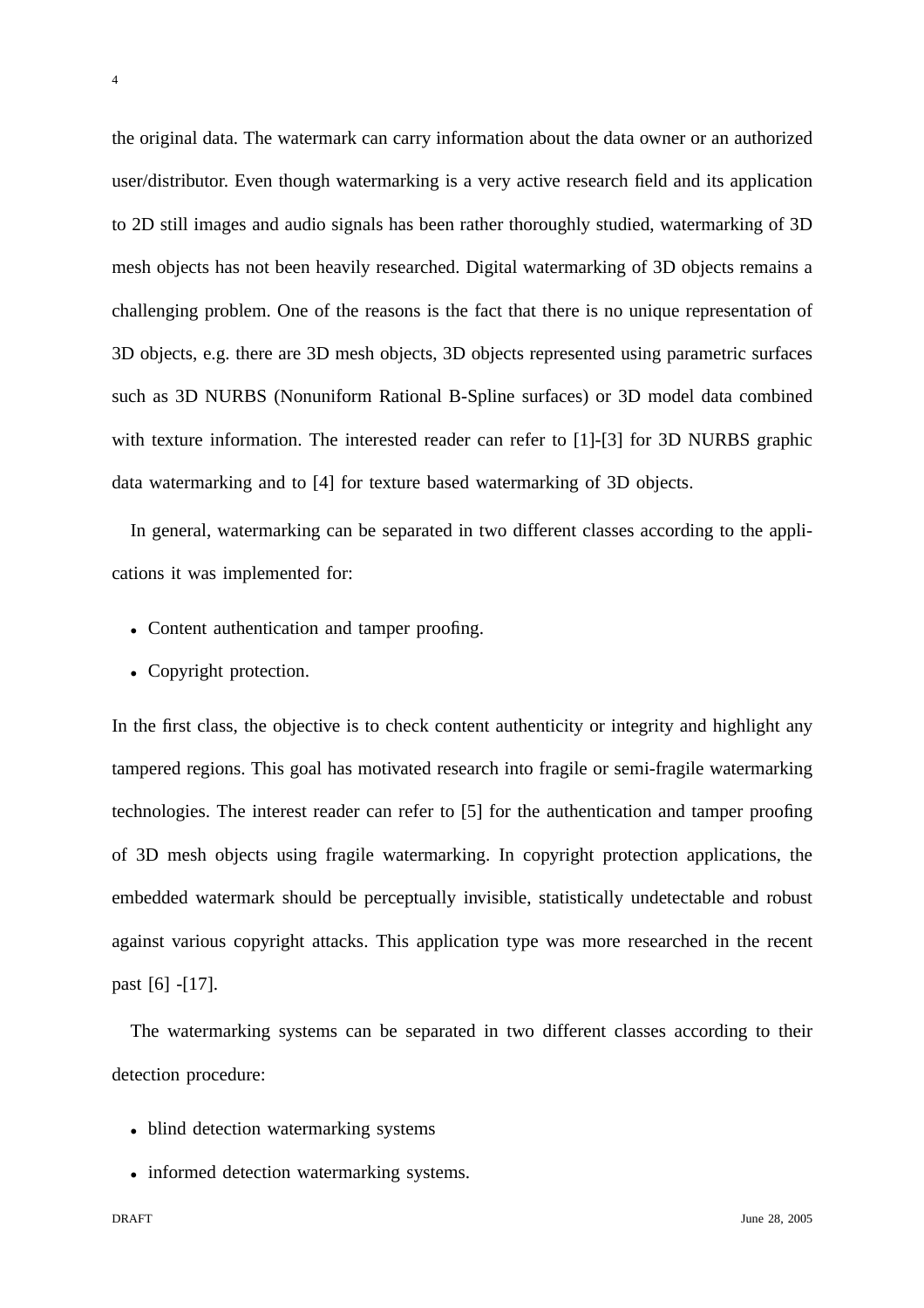In blind detection watermarking systems only the private key is needed for successful watermark detection. In informed detection watermarking systems additional information concerning the original object, besides the knowledge of the private key, is needed for watermark detection. It is obvious that blind watermark detection is a major advantage, due to the fact that neither original data knowledge nor time consuming search in owners' database is needed to do watermarked object traffic monitoring over e.g. the Internet. More details about the advantages of blind watermarking can be found in [18].

The algorithms for 3D mesh watermarking can be separated in those using embedding in the spatial domain [6]-[12] and those using transform embedding domain [13]-[17]. The first watermarking algorithms for 3D mesh objects have been proposed in [9] and [10]. In those papers, general principles for embedding watermarks by altering the geometry or the topology of the triangles or the polygons of the 3D mesh object have been introduced. The presented algorithms use informed detection and fail under remeshing attacks.

The fist watermarking technique for copyright protection that could handle mesh simplifications has been proposed in [6] using informed detection. In [11] an attempt to create a 3D mesh blind watermarking system has been done. The proposed watermarking scheme is a combination of three algorithms and can resist both affine transformations and mesh simplifications. However, it is not blind, due to the informed detection used in one of them in order to compensate for all affine transformations.

A watermarking system along with a method for mesh registration that needs the original 3D mesh object has been proposed in [12]. This method proved to have satisfactory results against attacks such as Gaussian noise addition, surface subdivision, affine transformations and mesh simplification.

An algorithm for watermarking 3D mesh objects using blind detection has been proposed in [8]. In the first step of the algorithm a chain of vertices and their neighborhood vertices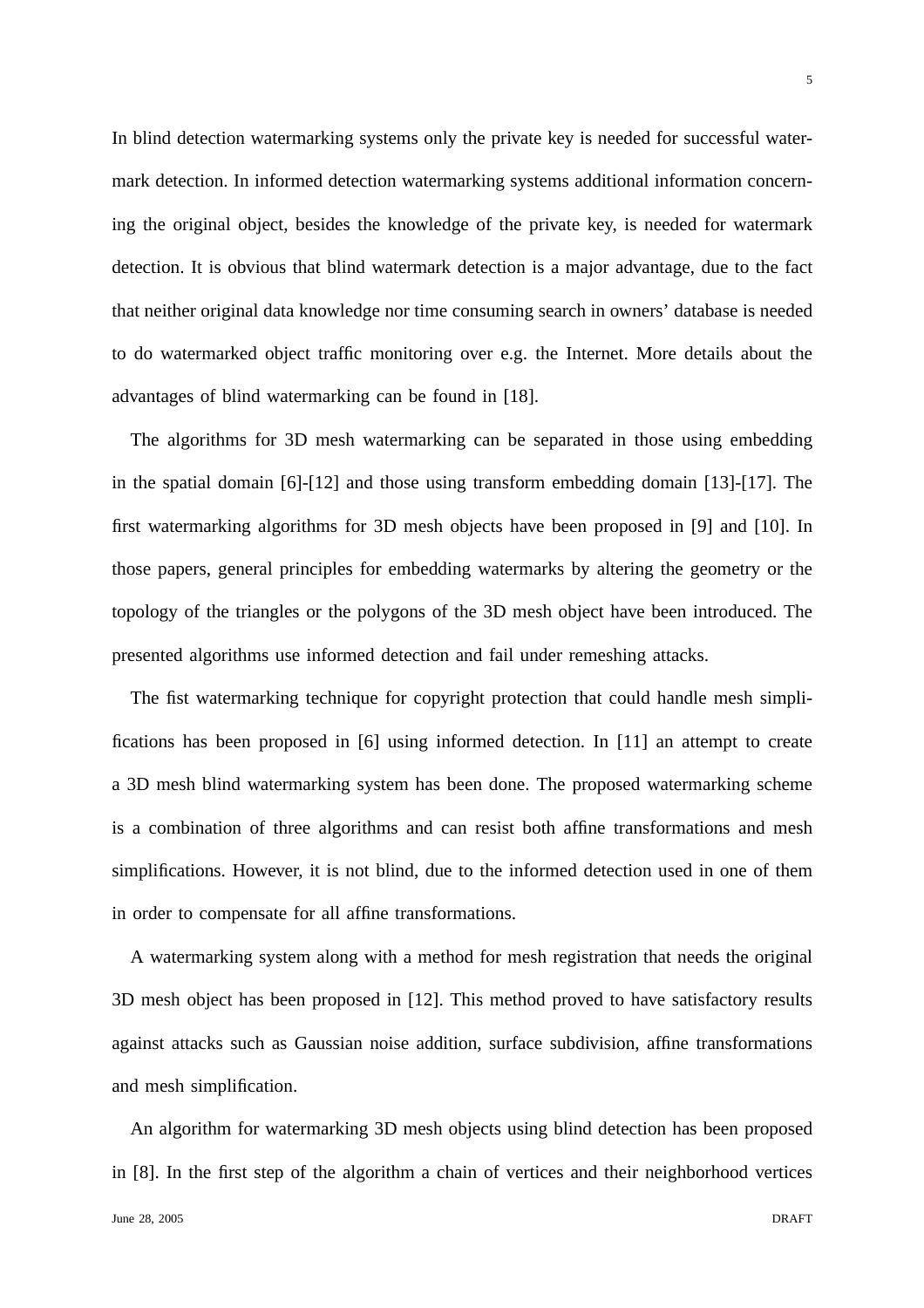are selected from the 3D mesh object and the vertices are ordered according to some distance metric. The vertices to be watermarked are picked from this ordering according to the watermark key. The neighborhood of the vertices to be watermarked should fulfil some criterion that employs local mesh variations in order to ensure low watermark visibility. The watermark is robust against rotation, translation, uniform scaling and cropping. However, results against more sophisticated attacks, such as mesh simplification, have not been presented in [8].

In the category of transform domain watermarking systems fall the methods proposed in [13]-[17]. In [13] the watermark is embedded using spread spectrum watermarking techniques. The algorithm is robust against mesh smoothing, random noise addition and mesh simplification using informed detection. The multiresolution mesh decomposition [19] has been used in [14] in order to embed the watermark in the wavelet domain. The watermark can resist affine transformations, partial cropping and random noise addition to vertex coordinates. The main drawbacks of this method are the non-blind detection and the fact that the mesh must have a specific connectivity [19].

In [15] the watermark is embedded in the mesh spectral domain presented in [20]. The algorithm is robust against remeshing attacks, mesh smoothing, noise addition and cropping using informed detection. Another robust watermarking algorithm that transforms the mesh to an image and then embeds the watermark using image-based watermarking transform domain techniques has been proposed in [17]. The algorithm is robust against translation, rotation, uniform scaling, mesh simplification and Gaussian noise addition attacks but requires information of the original object in order to detect the watermark.

It is obvious that the vast majority of the 3D mesh object watermarking systems use informed detection. The additional information (in most cases the original 3D mesh object itself) needed in the detection stage is used, primarily, either for object registration (in order to compensate for affine transformations or for resampling by regaining the initial connectivity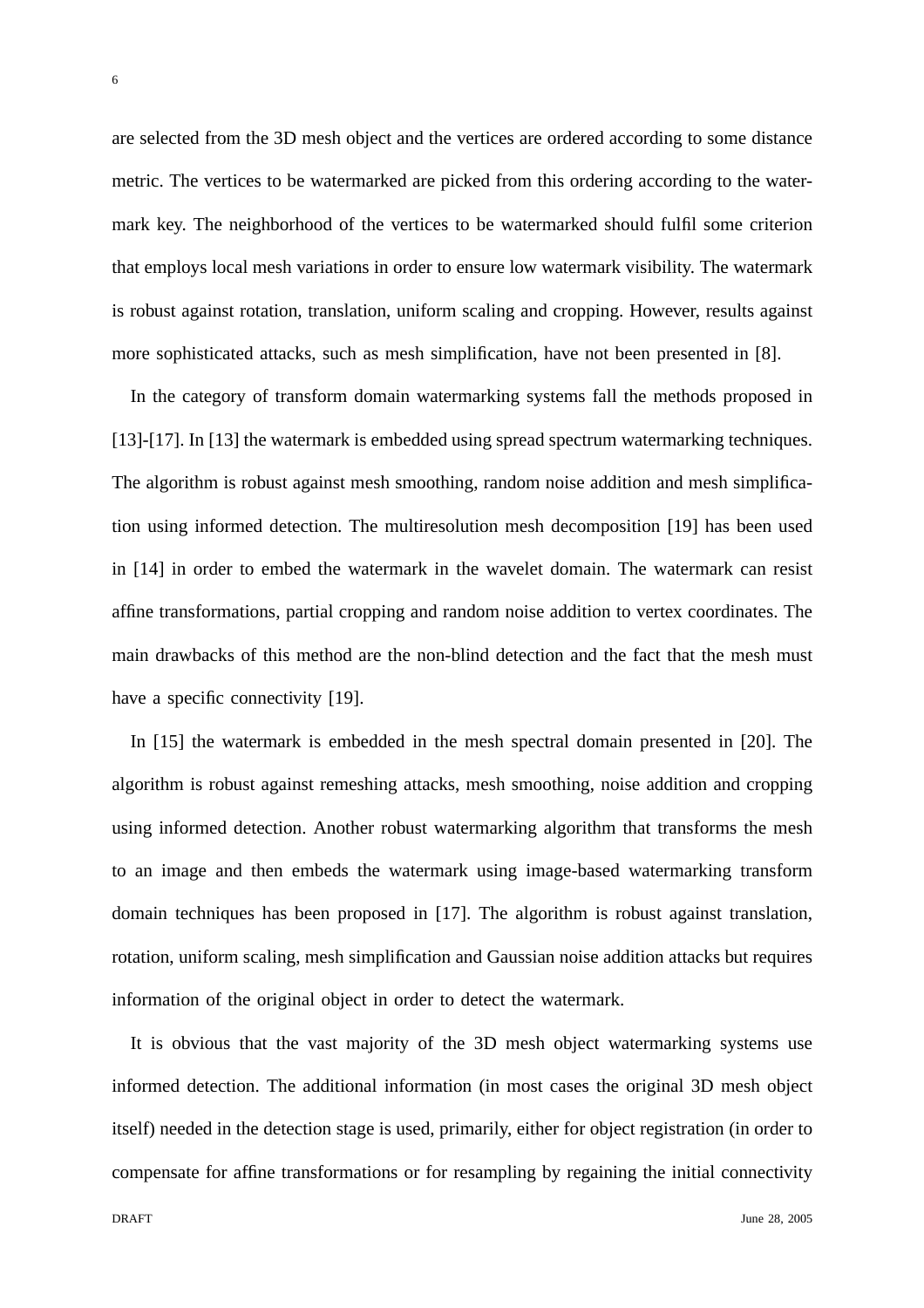[11], [12]), or for watermark extraction, since it is performed using a kind of difference between the original and the watermarked object [6], [14], [15], [16], or for both [13].

In this paper, two novel blind watermarking schemes for 3D mesh objects of arbitrary topology are proposed. The first watermarking method, the so-called Principal Object Axis watermarking (POA) scheme, is robust against rotation, translation and uniform scaling and it is an extension of the method proposed in [21]. The second method the so-called Sectional Principal Object Axis watermarking (SPOA) scheme, which is an improvement of the first scheme, is additionally robust against mesh simplification. The low computational complexity of both watermark embedding and detection and the blind watermark detection used make them suitable for 3D model traffic monitoring applications for copyright protection.

The paper is organized as follows. In Section II, the POA watermarking method will be described. SPOA watermarking procedure will be discussed in Section III. The metrics used to evaluate the watermarking performance and experimental performance verification is reported in Section IV. Conclusions are drawn in Section V.

#### II. 3D WATERMARKING USING THE PRINCIPAL OBJECT AXIS (POA)

# *A. Preprocessing*

A 3D mesh object is comprised of a set of vertices  $V^c$  (in cartesian coordinates) and a set of connections between these vertices. Let  $\mathbf{u}_i^c$  denote the *i*-th vertex,  $\mathbf{u}_i^c = (x_i, y_i, z_i)$ . The representation of the vertex  $\mathbf{u}_i^c$  in spherical coordinates is  $\mathbf{u}_i^s = (r_i, \theta_i, \phi_i)$ . The set of all vertices of the 3D mesh object in spherical coordinates will be denoted as  $V<sup>s</sup>$ . In the following,  $N(X)$  denotes the cardinality of a set X.

The first step before both the watermark embedding and detection procedures is a 3D mesh object transformation. Its objective is to obtain invariance against 3D translation and rotation. A description of each transform step follows.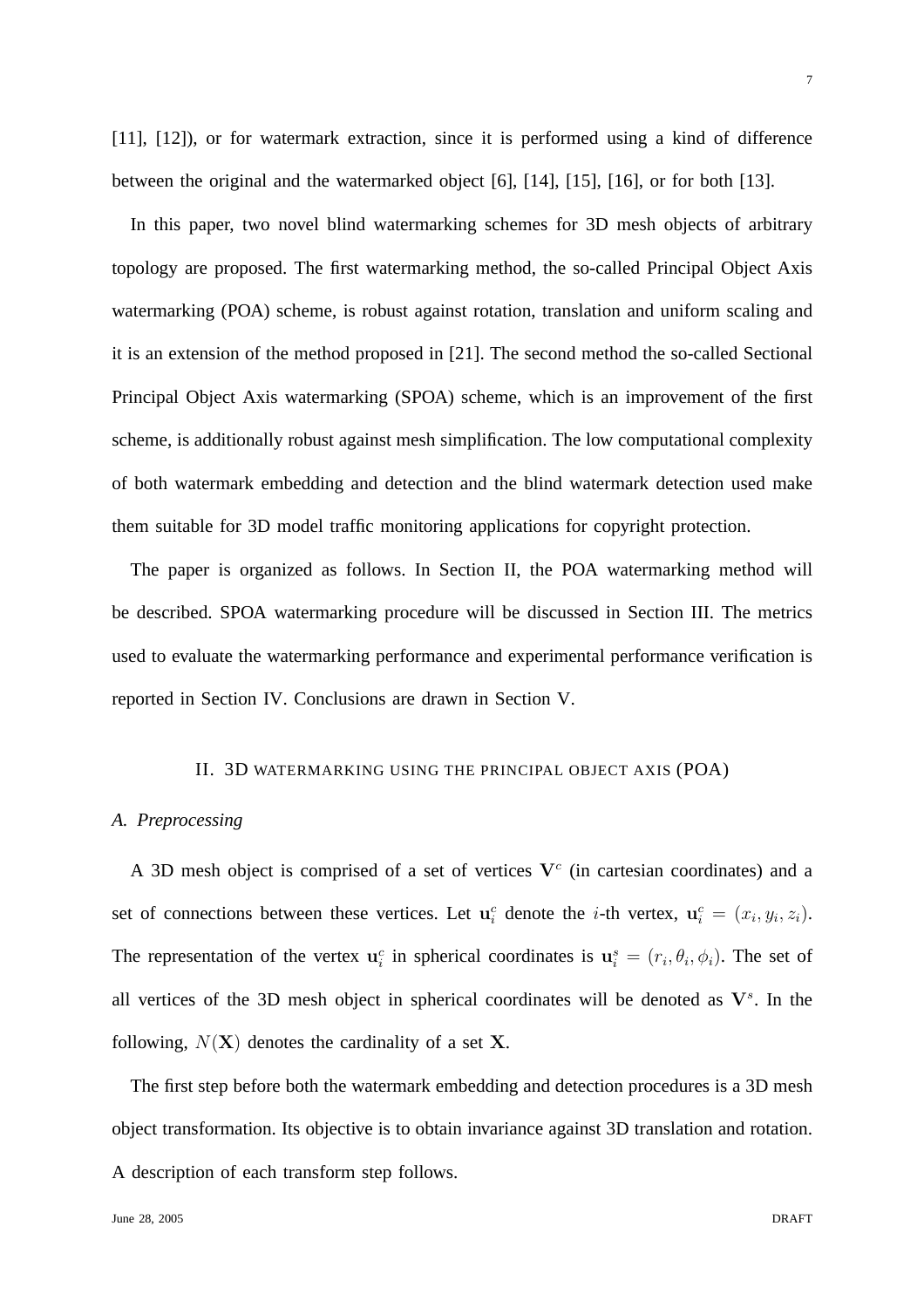• Mass Center Translation. The object is translated, so that its center of mass is the center of the coordinate system axes. Let  $x_i'$  $'_{i}, y'_{i}$  $i_i$  and  $z_i'$  be the coordinates of the translated vertex  $\mathbf{u}_i^c$  and  $k_x$ ,  $k_y$  and  $k_z$  are the coordinates of the center of mass  $\mathbf{k}^c$ :

$$
\mathbf{k}^c = \frac{1}{N(\mathbf{V}^c)} \sum_{i=0}^{N(\mathbf{V}^c)} \mathbf{u}_i^c.
$$
 (1)

- **Principal axis alignment**. The 3D mesh object is rotated so that its principal component axis of its vertices coincides with the  $z$  axis. This axis is the eigenvector that corresponds to the greatest eigenvalue of the covariance matrix  $C$  of the vertex coordinates [21]. Thus, robustness against rotation of the watermarked 3D mesh object is achieved.
- **Conversion to Spherical Coordinates**. The 3D mesh object is converted to spherical coordinates in order to achieve robustness against scaling:

$$
r_i = r(\mathbf{u}_i^s) = \sqrt{x_i^{"2} + y_i^{"2} + z_i^{"2}}
$$
  
\n
$$
\theta_i = \theta(\mathbf{u}_i^s) = \arccos(\frac{z_i^{"}}{r_i})
$$
  
\n
$$
\phi_i = \phi(\mathbf{u}_i^s) = \arctan(\frac{y_i^{"}}{x_i^{"}})
$$
\n(2)

where  $x_i''$  $''_i, y''_i$  $\frac{n}{i}, \frac{n}{i}$  $i'$  are the vertex coordinates after the model rotation,  $r_i \in [0, \infty)$ ,  $\phi_i \in$ [0, 2 $\pi$ ) and  $\theta_i \in [0, \pi]$ . The domain  $\Theta$  of  $\theta$  angles is defined as  $\Theta = {\theta_j : \exists u_i^s \in \Theta}$  $\mathbf{V}^s, \theta(\mathbf{u}^s_j) = \theta_j$  }.

# *B. Watermark Generation*

The watermark generation procedure aims at assigning every vertex  $\mathbf{u}_i^s \in \mathbf{V}^s$  of the 3D mesh object with a label  $l(\mathbf{u}_i^s) \in \{-1, 0, 1, 2\}$  using two pseudo-random number generators. The pseudo-random number generators are used for creating a sequence of  $N_w$  numbers  $\theta_i^w \in [0, \pi]$  ,  $i = 1, \dots, N_w$  and a watermark sequence  $w_i, \in \{-1, 1\}$  ,  $i = 1, \dots, N_w$  of length  $N_w$ , based on the owner's private key. The sequence of  $\theta_i^w$  is used for locating the vertices that the watermark samples will be embedded into. The sequence  $w_i$  indicates how the watermark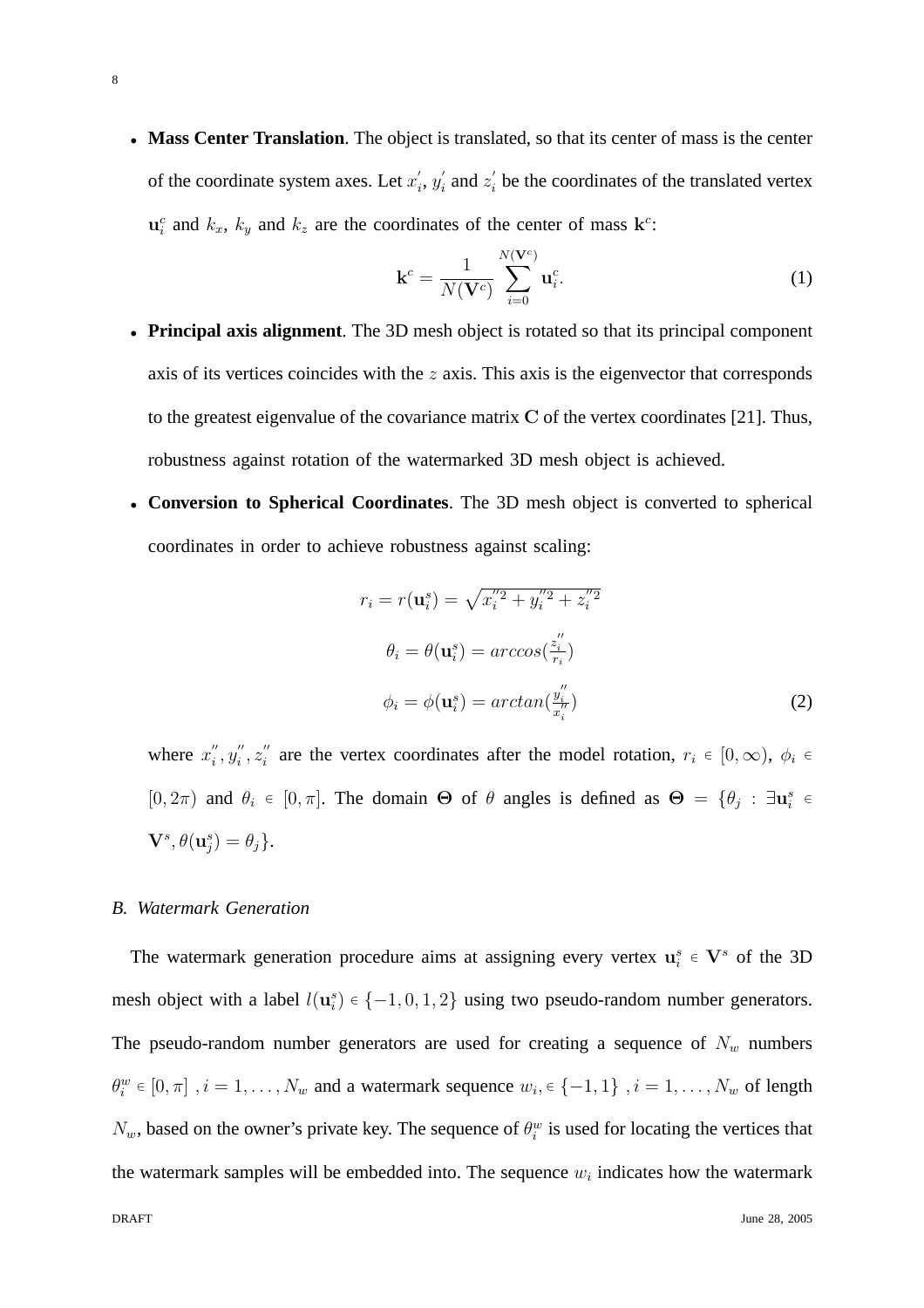will be embedded in these vertices (how the vertex will be labeled). Let  $\Theta^w = {\theta_i^w}$  be the set of all  $\theta_i^w$  belonging to a certain watermark sequence.

# *C. Watermark Embedding*

Here it is assumed that the 3D mesh object has enough vertices for watermark embedding. In order to embed the watermark sample  $w_i$  (assign a label l), the vertex  $\mathbf{u}_i^s$  whose angle  $\theta_i$  is closest to  $\theta_i^w$  is found. Then, the watermark embedding is performed by altering the r component of the vertex  $\mathbf{u}_i^s \in \mathbf{V}^s$  according to:

$$
r^{w}(\mathbf{u}_{i}^{s}) = \begin{cases} r(\mathbf{u}_{i}^{s}) & \text{if } l(\mathbf{u}_{i}^{s}) = 0, 2 \\ g_{1}(\mathbf{u}_{i}^{s}) & \text{if } l(\mathbf{u}_{i}^{s}) = 1 \\ g_{2}(\mathbf{u}_{i}^{s}) & \text{if } l(\mathbf{u}_{i}^{s}) = -1 \end{cases}
$$
(3)

where the vertex label  $l(\mathbf{u}_i^s)$  comes from the corresponding watermark sample and by assigning a label  $l(\mathbf{u}_i^s) = w_i$  for each watermarked vertex. Originally all vertices  $\mathbf{u}_i^s$  are labeled  $l(\mathbf{u}_i^s) = 0, \ i = 1,..,N(\mathbf{V}^s).$ 

The embedding functions  $g_1, g_2$ , and the appropriate detection function can be designed giving different watermarking schemes. The functions that are used in this method are based on the values of the neighboring surface vertices of the vertex to be modified and are given by:

$$
g_1(\mathbf{u}_i^s) = f(a_1)H(\mathbf{u}_i^s),\tag{4}
$$

$$
g_2(\mathbf{u}_i^s) = f(a_2)H(\mathbf{u}_i^s)
$$
\n(5)

where  $a_1, a_2$  are suitably chosen constants,  $H(\mathbf{u}_i^s)$  is a local neighborhood operation of the vertices around  $\mathbf{u}_i^s$  and  $f(a)$  is a polynomial of a. A discussion about the function H is provided in Section II-F. Moreover, the values of  $a_1, a_2$  are chosen so as  $a_1 > 0$  and  $a_2 < 0$ . Different values of  $a_1$  and  $a_2$  are used in order to provide a kind of visual masking where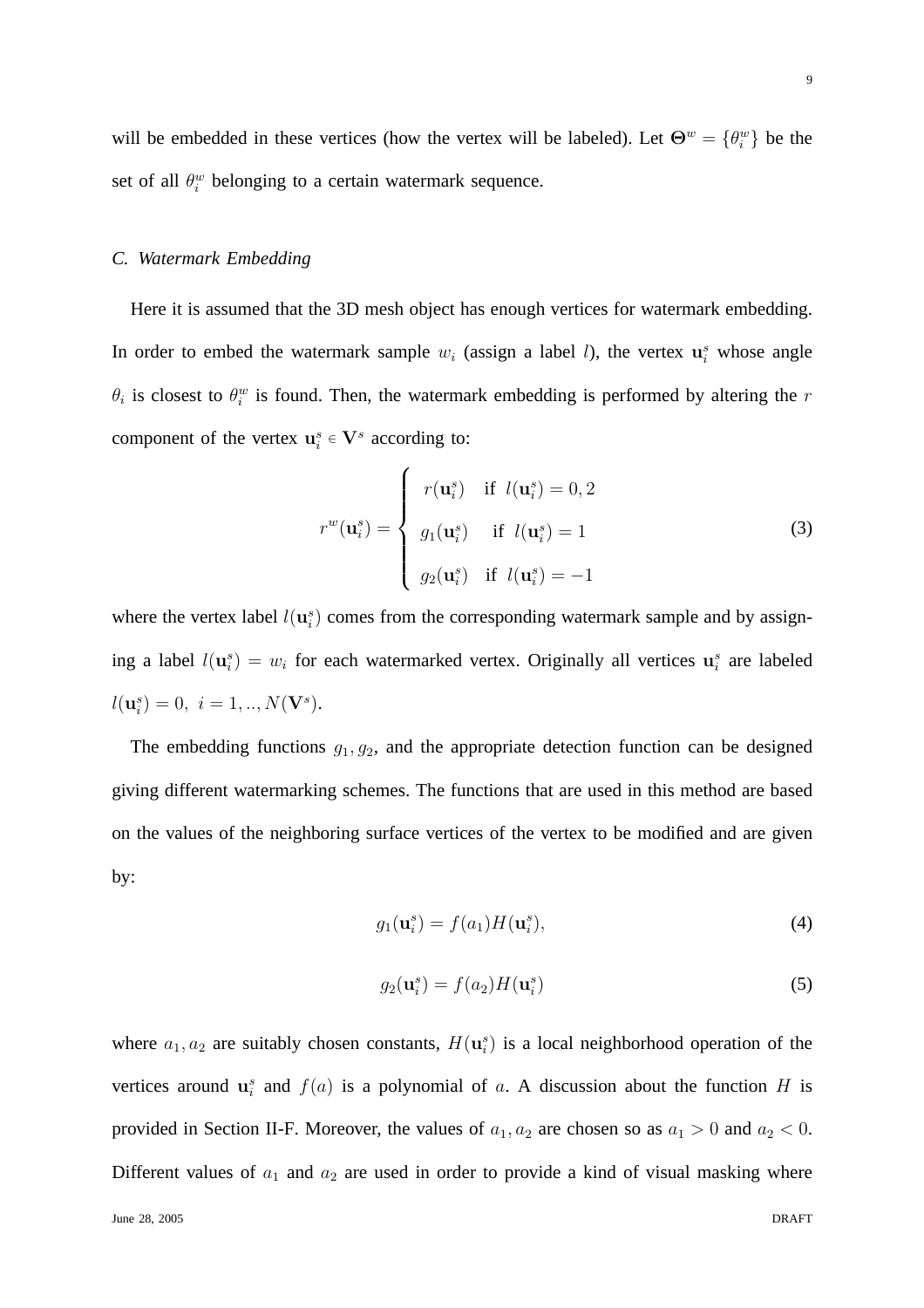different thresholds are applied to  $a_1$  and  $a_2$ , according to the neighborhood region. That is, different values of  $a_1$  and  $a_2$  should be considered for curved and hollow regions in order to prevent the generation of visual artifacts after embedding.

Except from using proper thresholds for  $a_1$  and  $a_2$ , other masking procedures can be applied as well [8]. That is, the curvature of a specific neighborhood can be measured using local variance of the neighboring vertices. Then, the vertices in these areas are avoided during the embedding procedure.

The signs of  $a_1$  and  $a_2$  are used for the detection function and their values determine the watermark power. A watermark sample added in the vertex  $u_0$  using (4) and (5) is shown in Figure 1. The operator  $H$  is used in order to estimate the point p. The point p has same θ and φ components with the vertex u<sub>0</sub>. Then, the vertex u<sub>0</sub> is moved in the direction of ray casted from  $(0, 0, 0)$  to  $\mathbf{u}_0$  above or below the point p. The pseudo-code of the POA watermarking algorithm can be found in Appendix I.



Fig. 1. The original vertex  $\mathbf{u}_0$  and its neighboring vertices. A watermark sample is embedded in vertex  $\mathbf{u}_0$ .

All vertices that consist the neighborhood around a vertex which is watermarked using  $g_1$ or  $g_2$  are assigned with the label 2. Thus, they are not altered by (3).

The watermark embedding procedure is an iterative procedure that finishes after  $N_W$  steps or after all vertices of the 3D mesh object have been used in this procedure (i.e. they have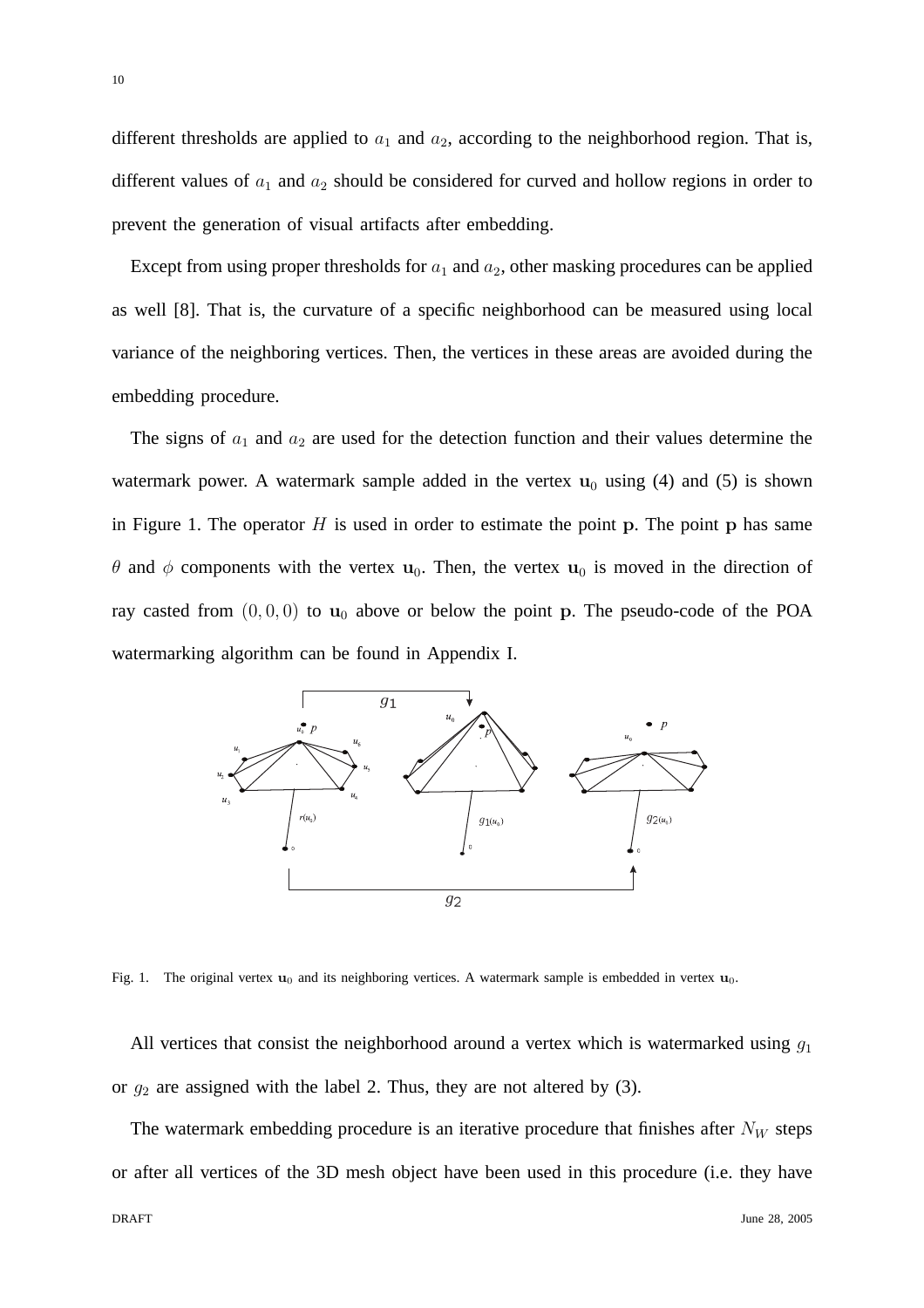been assigned with a label -1, 1 and 2). If a vertex selected for watermarking belongs in the neighborhood of a previously marked vertex, the  $\theta$  sequence is advanced and another vertex is selected.

## *D. Robustness to Uniform Scaling*

In order for the watermark procedure to be scale invariant the  $H$  operator in (4) and (5) should possess the property:

$$
H(\mathbf{u}_i^s) = \gamma H(\mathbf{v}_i^s)
$$
 (6)

where  $\mathbf{u}_i^c = \gamma \mathbf{v}_i^c$  in the corresponding cartesian coordinates and  $\gamma$  is a scalar that corresponds to the scaling factor  $\gamma > 0$ . Thus, for a scaled version of the 3D mesh object, it is valid that:

$$
\operatorname{sign}(r(\mathbf{u}_i^s) - H(\mathbf{u}_i^s)) = \operatorname{sign}(r(\mathbf{v}_i^s) - H(\mathbf{v}_i^s)).\tag{7}
$$

# *E. Watermark Detection*

In the watermark detection procedure, the 3D mesh object under investigation is transformed according to the transformation presented in Section II-A. In order to cope with object transposition in the principal object axis, the detection is being held twice, one for each transposition. After the geometric transformations, the watermark sequence and the angles  $\theta_i^w$  are generated, using the owner's key, in order to label each vertex of the 3D mesh object  $\mathbf{u}_i^s$  with a label  $l(\mathbf{u}_i^s) \in \{-1, 0, 1, 2\}$  as described in Section II-C. Let the set  $\mathbf{L}_w = {\mathbf{u}_j^s \in \mathbf{V}_w^s : l(\mathbf{u}_j^s) \in \{-1, 1\}}.$  The resulting detection function using (3),(4) and (5) for every  $\mathbf{u}_i^s \in \mathbf{L}_w$  is :

$$
d(\mathbf{u}_i^s) \triangleq \begin{cases} 1 & \text{if } r(\mathbf{u}_i^s) - H(\mathbf{u}_i^s) > 0 \\ -1 & \text{if } r(\mathbf{u}_i^s) - H(\mathbf{u}_i^s) < 0 \end{cases}
$$
 (8)

Based on the watermark sequence and the detection signal  $d$ , it is decided whether the watermark under investigation is embedded in the 3D mesh object or not. The detection is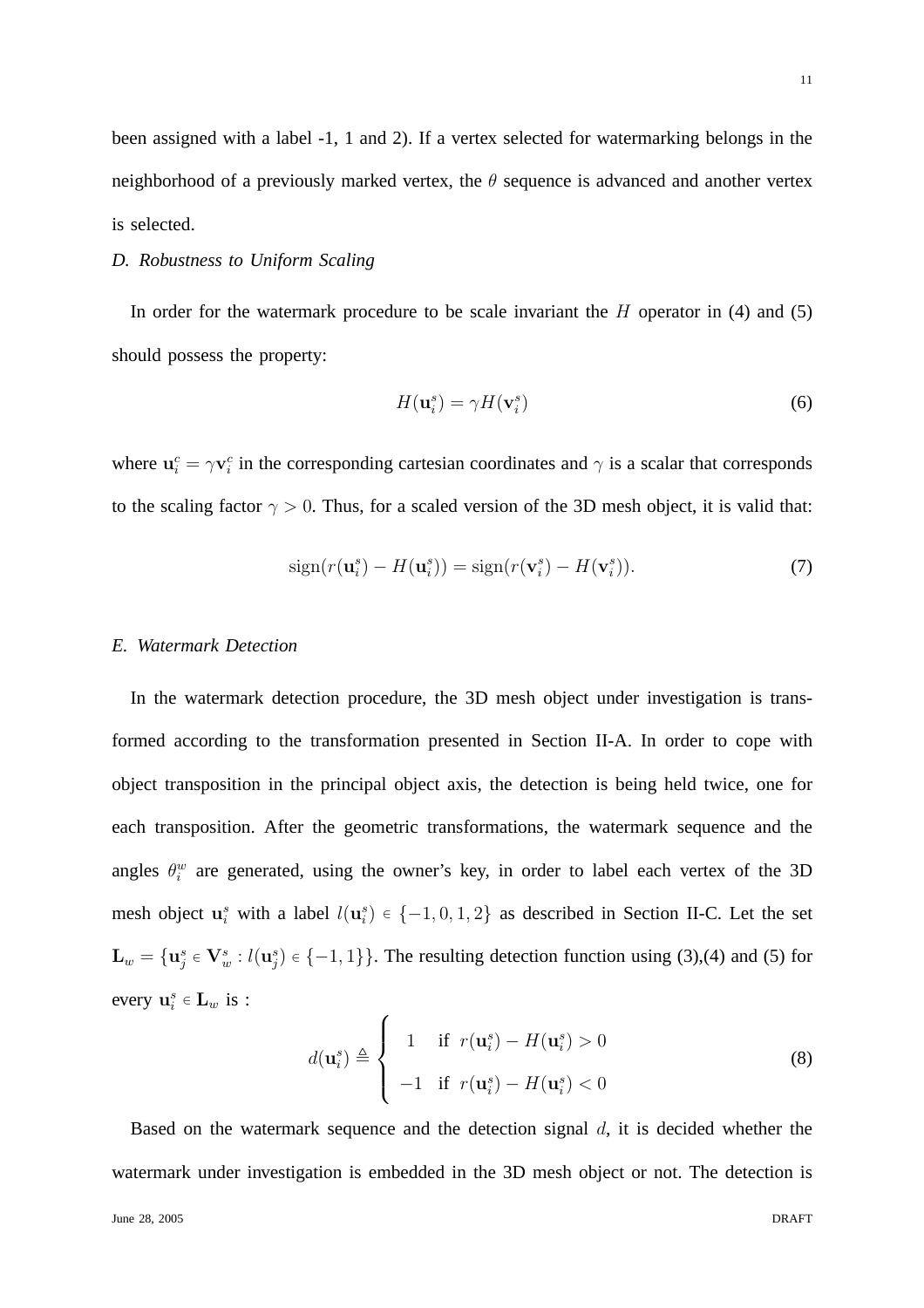based on the value by value comparison of the  $d(\mathbf{u}_i^s)$  with  $l(\mathbf{u}_i^s) \in \{-1, 1\}$ :

$$
e_w(\mathbf{u}_i^s) = \begin{cases} 1 & \text{if } l(\mathbf{u}_i^s) \neq d(\mathbf{u}_i^s) \\ 0 & \text{otherwise.} \end{cases}
$$
(9)

The false detection signal is equal to 1 if a watermarked vertex is falsely detected and 0 otherwise. The detection ratio is defined as the ratio of the correctly detected vertices to the sum of the watermarked vertices in the 3D mesh object:

$$
D_w \triangleq \frac{1}{N(\mathbf{L}_w)} \sum_{\mathbf{u}_i^s \in \mathbf{L}_w} (1 - e_w(\mathbf{u}_i^s)).
$$
 (10)

The embedding functions are designed in such a way, so that the probability  $p$  of a vertex to be detected as signed with  $g_1$  or  $g_2$ , for an unwatermarked 3D mesh object, is 0.5. The watermark decision is taken by comparing  $D_w$  with a predefined threshold T. The threshold value determines the minimum acceptable level of watermark detection.

## *F. The Neighborhood Operator*

The neighborhood operator  $H$  used in (4) and (5) plays a very important role in the watermarking procedure. In the POA watermarking procedure, H was used for locating the watermarked vertices and in the SPOA (will be discussed in the next section) method for forming the random variable  $d_r$  (16). Here some implementations of this operator are shown and their advantages and disadvantages are discussed.

A first operator  $H$  that could be used is the arithmetic mean of the  $r$  component:

$$
H(\mathbf{u}_i^s) = \frac{1}{n} \sum_{j=1}^n r(\mathbf{v}_j^s)
$$
 (11)

where  $\{v_j^s\}$  is a local neighborhood of  $u_i^s$  and  $n = N(\{v_j^s\})$ . The original vertex  $u_i^s$  does not belong to the neighborhood  $\{v_j^s\}$ .

Another simple operator H is the median of the neighborhood  $\{v_j^s\}$ . The local neighborhood used can be defined using vertex connectivity information or some distance metric. If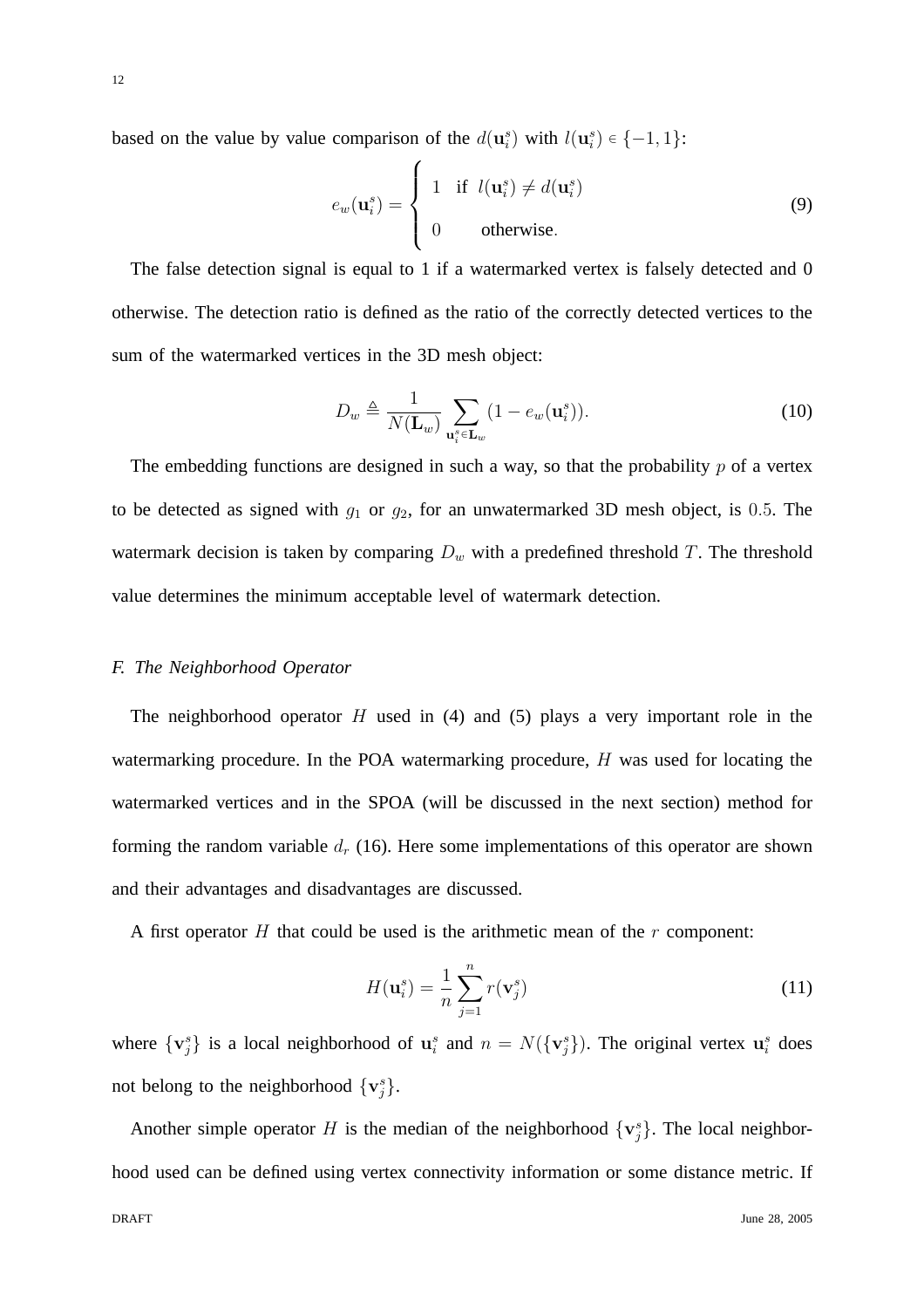13

connectivity information is used, then the neighborhood can be found very quickly, otherwise extra computational time is required (e.g. for finding the  $k$  nearest vertices of vertex  $\mathbf{u}_i^s$  using Euclidean or other distance metrics). In the case that connectivity information is not taken into consideration for defining the vertex neighborhood, the resulting watermarking method is more robust against connectivity attacks and is suitable for watermarking 3D point clouds (connectivity information is no longer necessary). A family of more sophisticated operators H can be constructed by building a parametric surface using the neighborhood vertices as control points. Such kind of surfaces are the tensor product Bezier surfaces [22]. The  $H(\mathbf{u}_i^s)$ of a vertex  $\mathbf{u}_i^s$  can be calculated from the intersection of the ray (line) that is casted from  $O = (0, 0, 0)$  to the vertex  $\mathbf{u}_i^c$  and the parametric surface  $\mathbf{B}(s, t)$  defined as:

$$
\mathbf{B}(s,t) = \sum_{i=1}^{m} \sum_{j=1}^{n} b_{i,m}(s) b_{j,n}(t) \mathbf{v}_{ij}^{c},
$$
\n(12)

where  $\{v_{ij}^c\}$  is the neighborhood of the vertex  $u_i^c$ ,  $b_{i,m}(s)$  and  $b_{j,n}(t)$  are two Bernstein Polynomials given by:

$$
b_{l,k}(\tau) = \frac{k!}{(k-l)!l!} \tau^k (1-\tau)^{k-l}, \ 0 < \tau < 1.
$$
 (13)

Let  $p^c$  be the point where  $B(s, t)$  and the ray casted from  $(0, 0, 0)$  to the vertex  $\mathbf{u}_i^c$  intersect then  $\theta(\mathbf{u}_i^s) = \theta(\mathbf{p}^s)$ ,  $\phi(\mathbf{u}_i^s) = \phi(\mathbf{p}^s)$  where  $\mathbf{p}^s$  and  $\mathbf{u}_i^s$  are the corresponding vertices of  $\mathbf{p}^c$ and  $\mathbf{u}_i^c$  in spherical coordinates. H is chosen to be:

$$
H(\mathbf{u}_i^s) = r(\mathbf{p}^s) \tag{14}
$$

The point  $p<sup>c</sup>$  can be found using a very efficient method called Bezier clipping [23]. In case that the ray intersects the patch in two points  $p_1^s$  and  $p_2^s$  then  $p^s$  is the closest point to  $u_k^s$ . Another parametric family of surfaces that could be used for forming the operator  $H$ , is the NURBS family.

It can be easily proven that the neighborhood operators  $H$  described in (11) and (14) possess the property given in (6) in order to produce scale invariant watermarks. In order to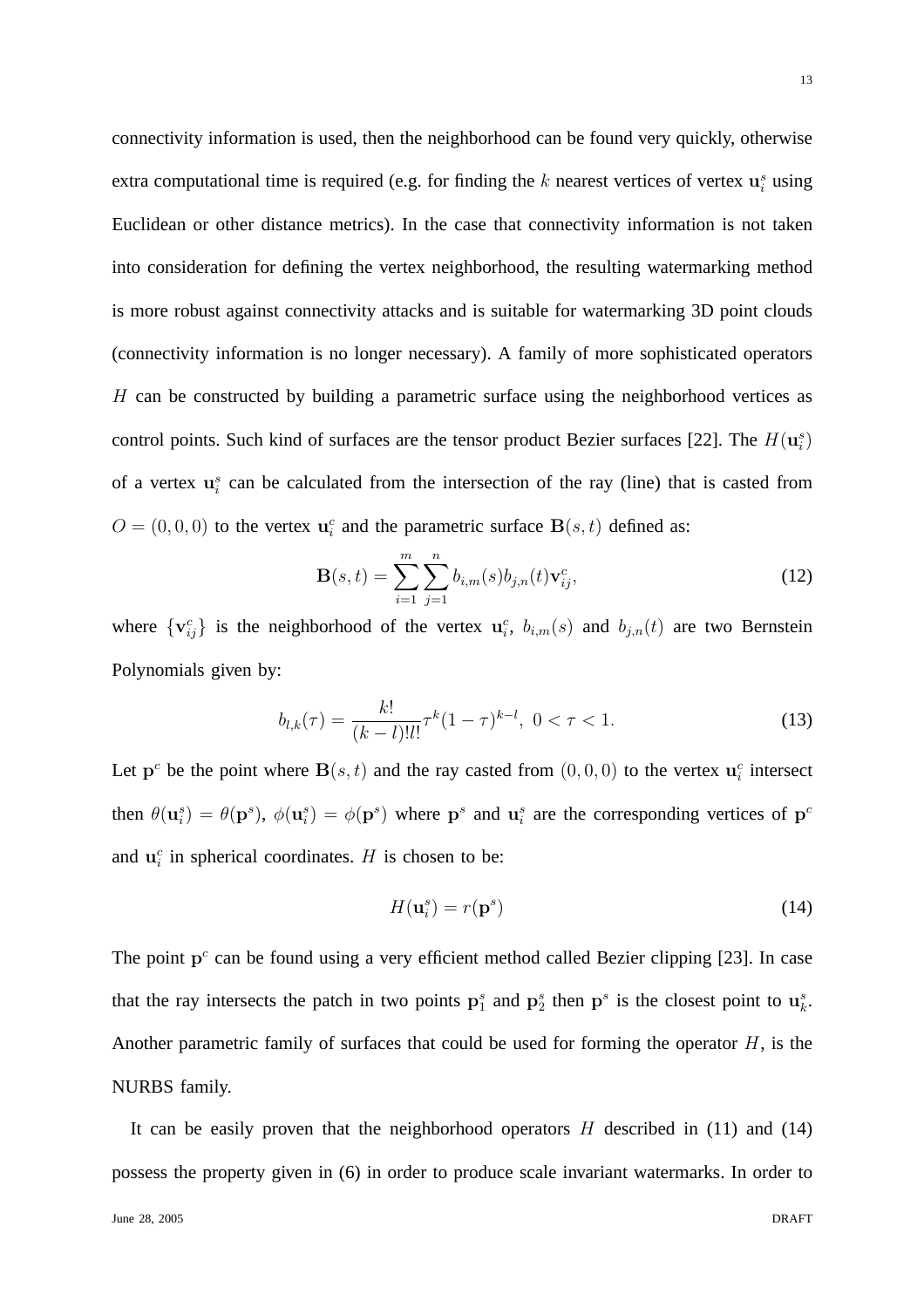build the control points for the Bezier surface the neighborhood vertices one way is to project the vertices in  $x, y$  plane (make the z coordinate 0). The vertices are sorted in the ascending order of x. After they are separated in  $n$  sets with each set contains  $m$  elements. Each of the  $n$  sets is successively sorted in ascending order with respect to  $y$  coordinates. In order to construct the initial neighborhood the connectivity can be used and then order the points inside the Bezier tensor product surface. Figure 2 shows how the operator H works for a tensor product surface of  $4 \times 4$  control points. The vertices that comprise the neighborhood of u<sup>s</sup> correspond to connectivity down to depth 3.



Fig. 2. (a) The neighborhood vertices are projected to  $(x, y)$  and ordered; (b) the patch in 3D; (c) the patch along with the Bezier surface; (c) the ray casted from  $(0,0,0)$  to the vertex  $\mathbf{u}^s$  intersects the Bezier surface

The vertex prediction operator  $H$  can also be built using quadratic surfaces. Quadratic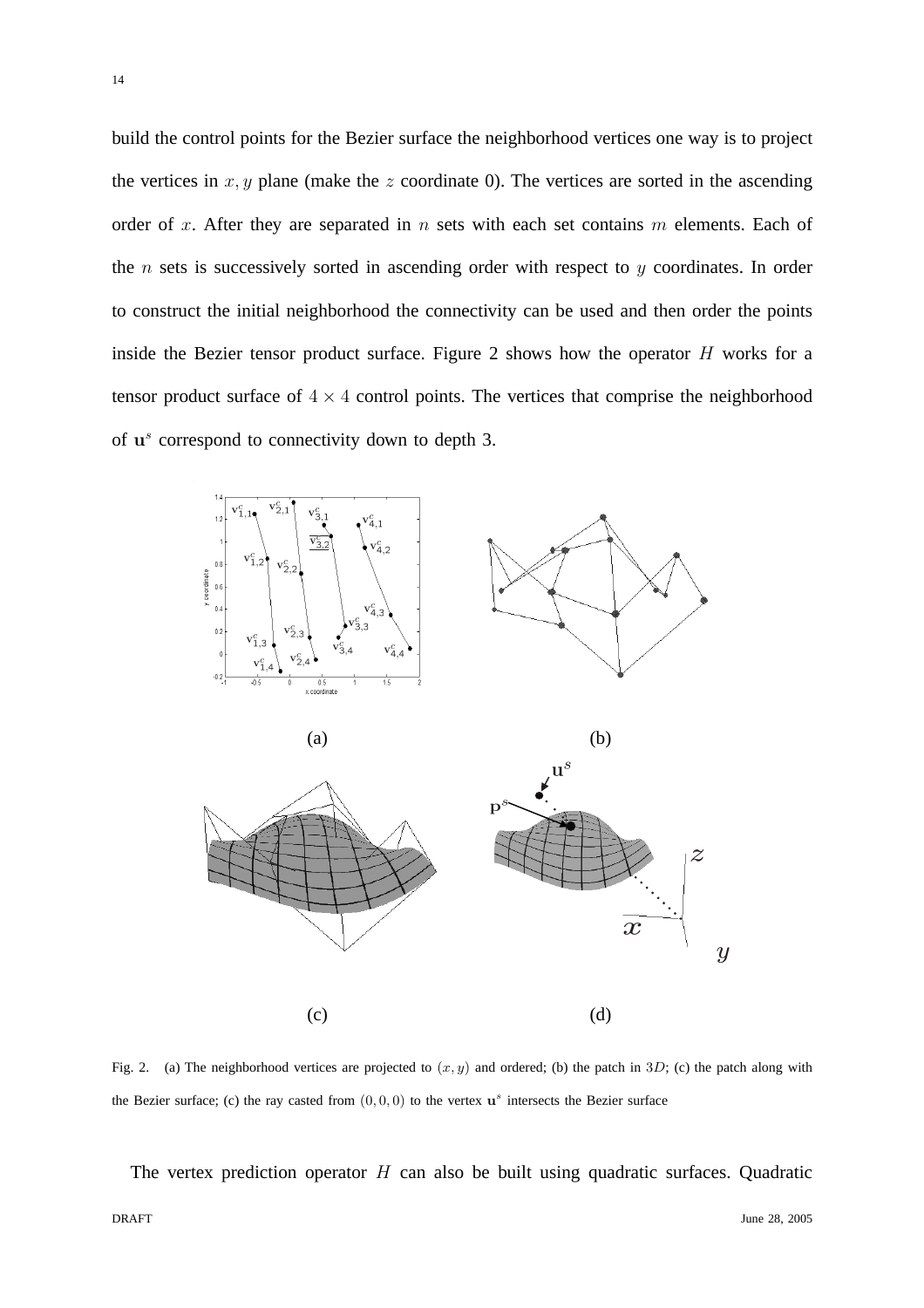surfaces have the advantage that do not need some ordering as Bezier surfaces. Another advantage is that they do not need some special method in order to find the intersection point with the ray casted from  $(0, 0, 0)$  to the vertex  $\mathbf{u}^s$ . The predicted vertex can be easily found by just solving a quadratic equation. For every point  $\mathbf{w}_i^c = (x_i, y_i, z_i)$  that belongs to the surface it is valid that:

$$
\alpha x_i^2 + \beta y_i^2 + \gamma z_i^2 + 2\delta y_i x_i + 2\epsilon z_i x_i + 2\zeta x_i y_i + 2\mu x_i + 2\nu y_i + 2\eta z_i + \rho = 0 \tag{15}
$$

Using the neighborhood vertices the set of the parameters  $[\alpha, \beta, \gamma, \delta, \epsilon, \zeta, \mu, \nu, \eta, \rho]$  of equation (15) can be calculated. The point  $q^s$  that is the intersection of the ray casted from  $(0, 0, 0)$ to the vertex  $\mathbf{u}_i^c$  can be calculated by (15) using the fact that  $\theta(\mathbf{u}_i^s) = \theta(\mathbf{q}^s)$ ,  $\phi(\mathbf{u}_i^s) = \phi(\mathbf{q}^s)$ .

# III. SECTIONAL PRINCIPAL OBJECT AXIS (SPOA) WATERMARKING

Mesh simplification routines reduce the mesh size for faster processing and rendering, while, at the same time, maintain the perceived object shape and its visual quality. The interested reader can refer to [24]-[26] for efficient mesh simplification algorithms. Examples of the object Stanford Bunny [27], with 34834 vertices and 69451 triangles, simplified using the algorithm in [24] are depicted in Figure 3.



Fig. 3. (a) Stanford Bunny object; (b) after 40% vertex (e) after 90% vertex decimation.

Mesh simplification attacks frequently erase some vertices that are used in the embedding procedure and/or may alter principal object axis as well. Such alterations can cause watermark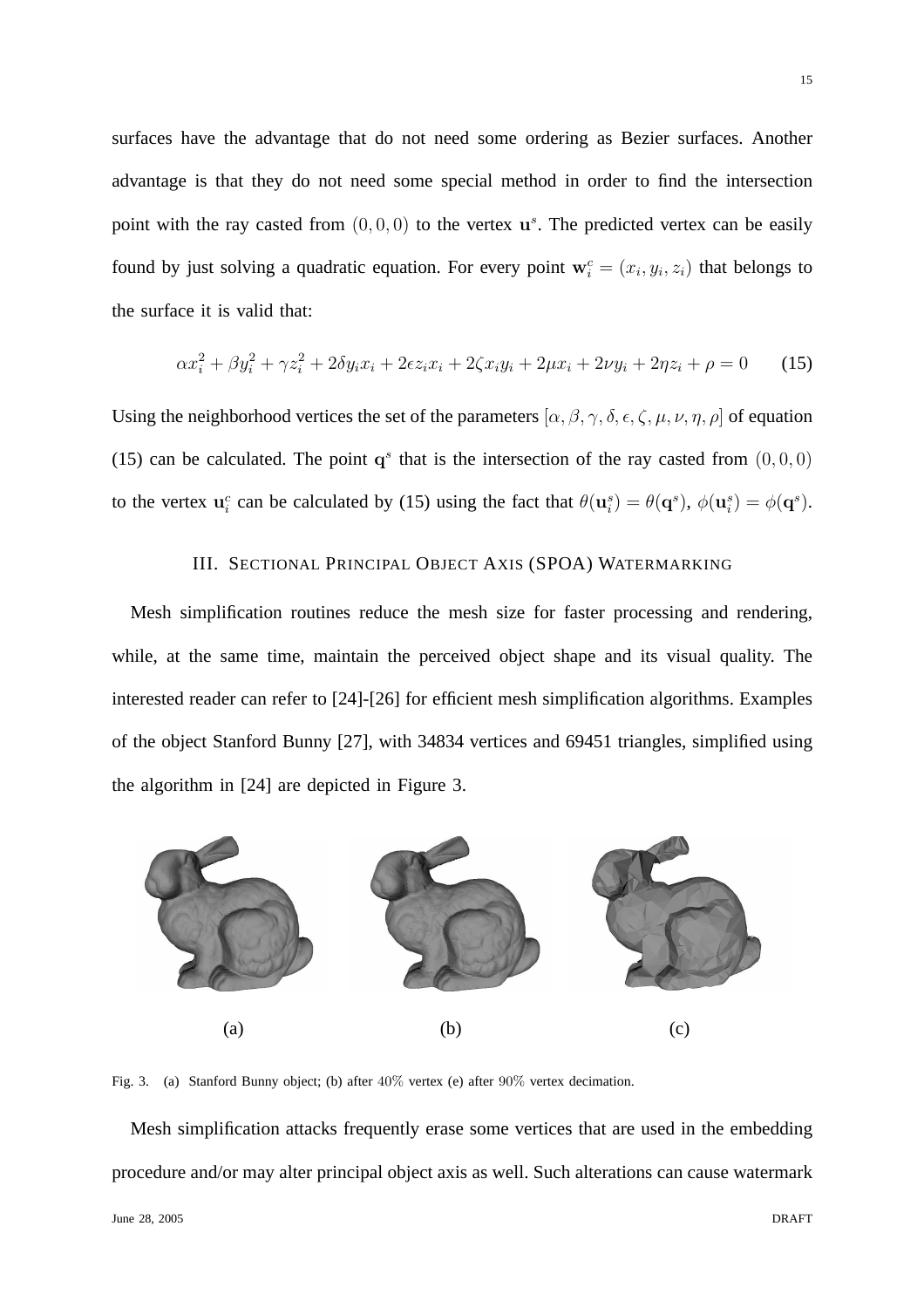synchronization loss and, thus, false watermark rejection. The previously described watermarking scheme has been proven to be sensitive against mesh simplifications. This is due to the strong dependency of the principal component axis orientation with the object vertices and to the fact that a watermark sample is embedded in only one vertex. Thus, in many cases blind detection will fail. In a non blind fashion mesh simplification and cropping will be handled if the center of the mass of the original 3D mesh object and the principal object axis were available at the watermark detection stage. However, in this case the watermark detection becomes informed which is a serious drawback of a watermarking procedure.

In order to achieve robustness against mesh simplification a set of vertices that correspond to a range of  $\theta$  angles  $\Theta_j \subset \Theta$  is selected and the r components of these vertices are used as watermark embedding primitive. Let the set  $I(\Theta_j) = \{ \mathbf{u}_i^s : \mathbf{u}_i^s \in \mathbf{V}^s, \theta(\mathbf{u}_i^s) \in \Theta_j \}$ . For each vertex in  $\mathbf{I}(\Theta_j)$  the difference  $d_r(\mathbf{u}_i^s)$  is formed :

$$
d_r(\mathbf{u}_i^s) = r(\mathbf{u}_i^s) - H(\mathbf{u}_i^s)
$$
 (16)

where H is a local neighborhood operation of the vertices, described in Section II-F, around  $\mathbf{u}_i^s$  and the  $H(\mathbf{u}_i^s)$  is considered as an approximation function of the  $r(\mathbf{u}_i^s)$  that depends of the neighborhood of  $\mathbf{u}_i^s$ .

The operator H is chosen under the assumption that  $d_r(\mathbf{u}_i^s)$  follows a Gaussian distribution with variance  $\sigma^2$  and zero mean. The verification of the statement that  $d_r$  follows a Gaussian distribution has been done only experimentally with the use of Kolmogoroff-Smirnoff test [28]. Since  $d_r$  is assumed to follow a Gaussian distribution with zero mean and variance  $\sigma^2$ , the so-called left and right variance estimators are defined as follows:

$$
\hat{\sigma}_l^2 = \frac{1}{N(\{d_r : d_r < 0\}) - 1} \sum_{d_r < 0} d_r^2 \tag{17}
$$

$$
\hat{\sigma}_r^2 = \frac{1}{N(\{d_r : d_r > 0\}) - 1} \sum_{d_r > 0} d_r^2 \tag{18}
$$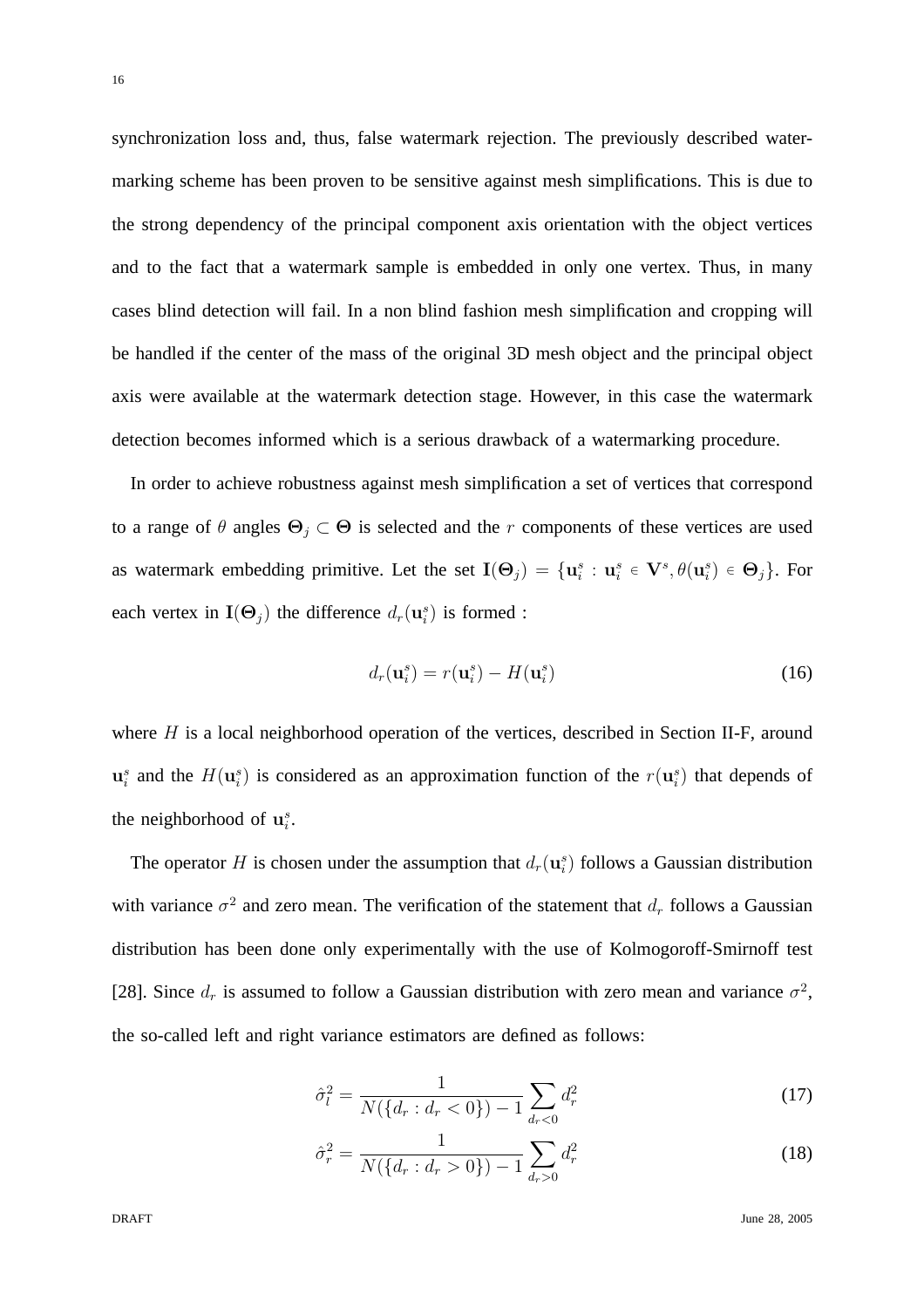and are sufficient for estimating  $\sigma^2$ :

$$
\hat{\sigma}^2 \approx \hat{\sigma}_l^2 \approx \hat{\sigma}_r^2. \tag{19}
$$

The idea behind the SPOA watermarking method is to use the symmetry (19) of the distribution of  $d_r$  and alter only one side of the distribution. In other words the embedding procedure affects only one of the two variance estimators (17), (20) and the other one is used in the watermark detection procedure.

# *A. Watermark Generation*

In this scheme, the watermark generation aims at separating the interval  $[0, \pi]$  in L intervals  $\Theta_j$ ,  $j = 1, ..., L$ . At each interval  $\Theta_j$  a label  $w_j = l(\Theta_j) \in \{-1, 0, 1\}$  is assigned indicating how this interval will be altered by the embedding procedure. The value  $l(\Theta_i)$  for each interval, is determined by the owners' digital key using a pseudo-random number generator. The intervals  $\Theta_j$  for which  $l(\Theta_j) \in \{-1,1\}$  have fixed length of t rad. The length t is determined by the tolerance that the algorithm should have in case of principal object axis alterations.

#### *B. Watermark Embedding*

The watermark embedding procedure is an iterative procedure applied to each interval  $\Theta_j$ ,  $j = 1, \ldots, L$  and ends when the entire interval  $[0, \pi]$  is covered. In the first step a number  $\theta(1) \in [0, \pi]$  is picked, using a pseudo-random number generator fed with the owner's private key. Afterwards, at each step  $m$  of the procedure two uniform distributed pseudorandom number generators are used for producing a number  $w_m \in \{-1, 1\}$  and an angle  $\theta_1(m) \in (0, \epsilon)$ . The value  $w_m$  is used for labelling the set  $\mathbf{I}([\theta(m), \theta(m) + t))$ , while the set  $\mathbf{I}([\theta(m)+t,\theta(m)+t+\theta_1(m)))$  remains unaltered (labelled with 0). The watermark embedding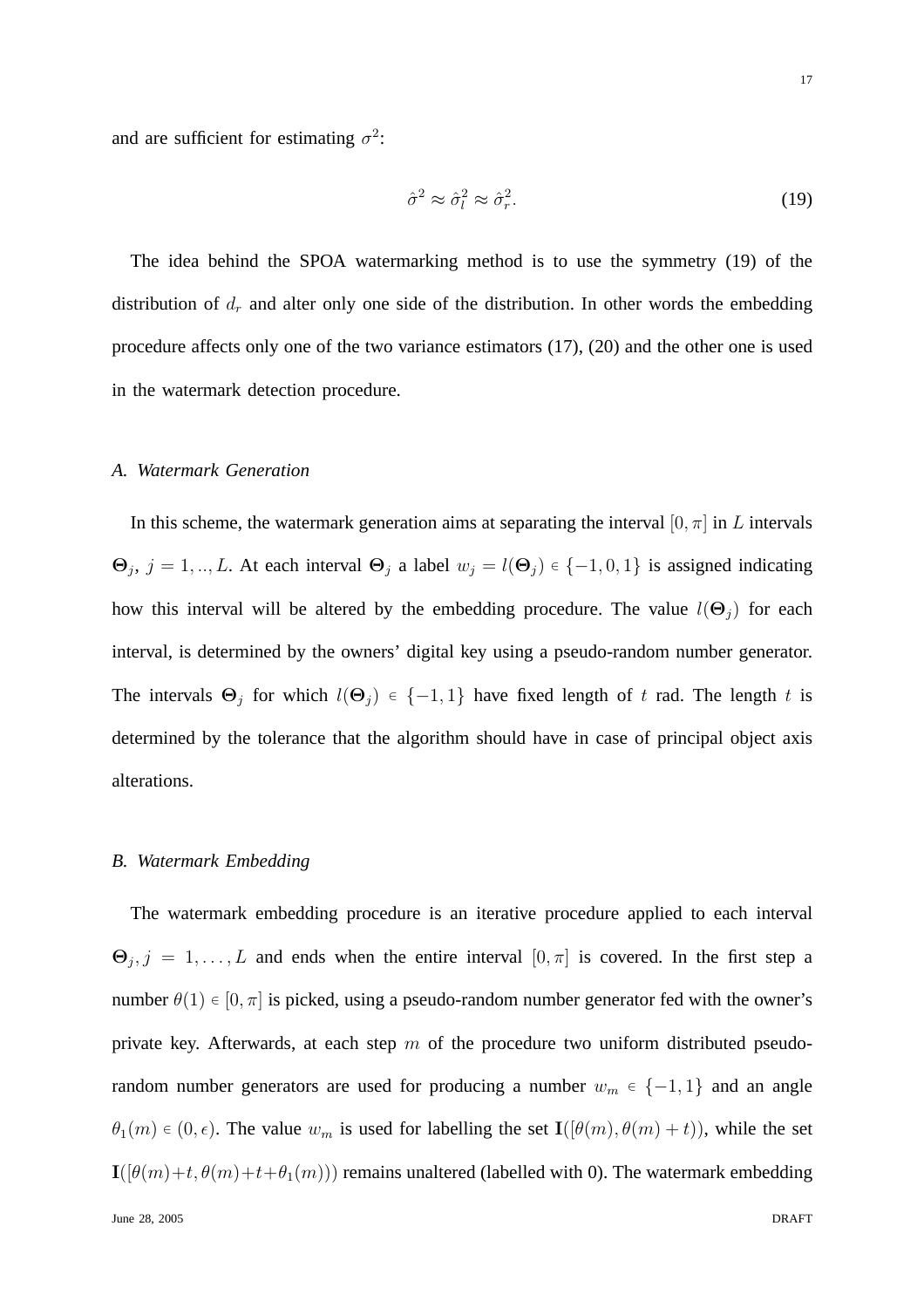in these sets is described subsequently. Then  $\theta(m+1)$  is set equal to  $\theta(m) + t + \theta_1(m)$ . The algorithm continues in the same way until the interval  $[0, \pi]$  is covered.

The parameter  $\epsilon$  is a constant that controls the length of the intervals that will remain unaltered during the embedding procedure. These intervals help the procedure to be owner's key-dependent.

The watermark is embedded in the 3D mesh object after the application of the transforms described in Section II-A, by altering the r component of the vertices of  $I(\Theta_j)$  according to:

$$
\mathbf{R}^{w}(\mathbf{I}^{w}(\mathbf{\Theta}_{j})) = \begin{cases} \mathbf{R}(\mathbf{I}(\mathbf{\Theta}_{j})) & \text{if } l(\mathbf{\Theta}_{j}) = 0 \\ \mathbf{G}_{1}(\mathbf{I}(\mathbf{\Theta}_{j})) & \text{if } l(\mathbf{\Theta}_{j}) = 1 \\ \mathbf{G}_{2}(\mathbf{I}(\mathbf{\Theta}_{j})) & \text{if } l(\mathbf{\Theta}_{j}) = -1 \end{cases}
$$
(20)

where  $R$  denotes the vector of the  $r$  components of a set of vertices  $I$ .

The embedding functions  $G_1$  and  $G_2$  cast a watermark sample  $w_j$  by assigning  $l(\Theta_j) = w_j$ , when applied to a set  $I(\Theta_i)$  by changing the distribution of the random variable  $d_r$  (16) of the vertices contained in  $I(\Theta_i)$ . G<sub>1</sub> changes the distribution of  $d_r$  by inducing deformations in the r component of the vertices of a set  $I(\Theta_j)$  without altering  $\hat{\sigma}_l^2$ . The application of  $G_1$ alters the r component of some of the vertices  $\mathbf{u}_i^s \in \mathbf{I}(\Theta_j)$  that have  $d_r(\mathbf{u}_i^s) > b\hat{\sigma}_l$ , so that it falls inside the interval  $(0, b\hat{\sigma}_l)$ . Constant b controls the watermark perceptibility.

In the same manner  $G_2$  deforms the distribution of  $d_r$  by altering the r component of some of the vertices  $\mathbf{u}_i^s \in \mathbf{I}(\Theta_j)$  that have  $d_r(\mathbf{u}_i^s) < -b\hat{\sigma}_r$  so that  $d_r(\mathbf{u}_i^s)$  falls inside the interval  $(-b\hat{\sigma}_r, 0)$  without altering the parameters  $\hat{\sigma}_r^2$  of  $d_r$ . That is, watermark embedding is performed by altering only some of the vertices  $\mathbf{u}_i^s$  with  $d_r(\mathbf{u}_i^s) > b\hat{\sigma}_l$ , when embedding the watermark sample  $w_j = 1$ ,  $(l(\Theta_j) = 1)$ , whereas the remaining vertices  $\mathbf{u}_i^s$  for which  $d_r(\mathbf{u}_i^s)$  < 0 remain unaltered, since they are used in the detection procedure. If  $l(\mathbf{\Theta}_j) = -1$ the vertices with  $d_r(\mathbf{u}_i^s) > 0$  remain unaltered and those with  $d_r(\mathbf{u}_i^s) < -b\hat{\sigma}_r$  are used for watermark embedding.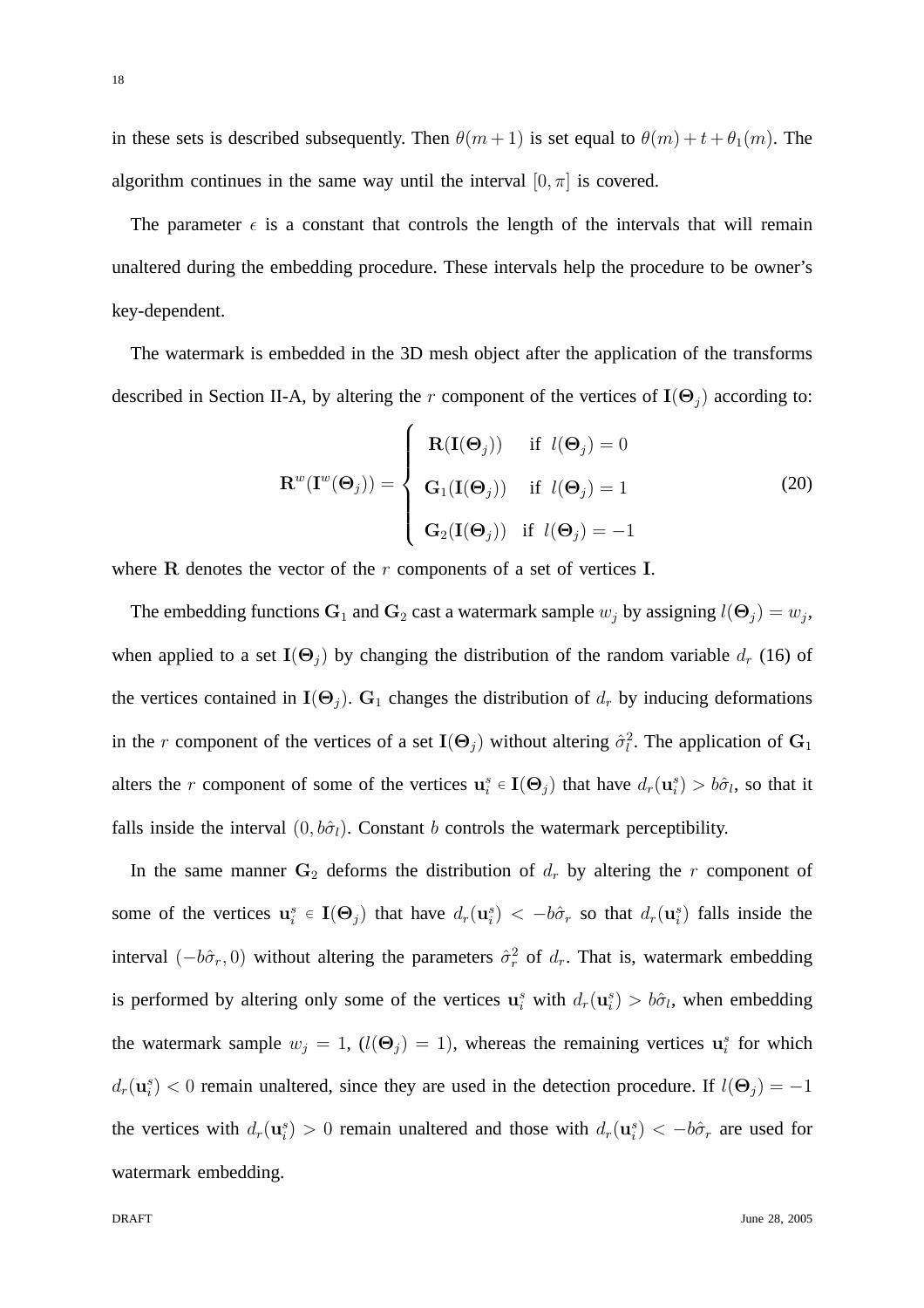Figure 5 shows how the watermark value  $w_j = 1$  can be embedded in a set  $I(\Theta_j)$ . As can been seen in this Figure, the distribution domain is separated in three intervals in order to embed  $w_j = 1$ . The first interval  $(d_r < 0)$  is used for evaluating  $\hat{\sigma}_l^2$  and the second one  $(0 < d_r < b\hat{\sigma}_l)$  is modified by depositing the vertices from the watermark target interval  $(d_r > b\hat{\sigma}_l)$ . Figure 6 shows the local distribution modifications for embedding watermark value  $w_j = -1$ . One interval is used for evaluating  $\hat{\sigma}_r^2$  ( $d_r > 0$ ) and the second one ( $-\hat{b}\hat{\sigma}_r < d_r < 0$ ) is modified by depositing vertices from the watermark target interval  $(dr < -b\hat{\sigma}_r)$  to the deposit interval ( $-b\hat{\sigma}_r$ ,0). The functions G<sub>1</sub> and G<sub>2</sub> can be just summing rules. That is, they can just add a constant number to the  $r$  component of the vertices to be altered. The proposed algorithm is described in its general form and various functions for  $G_1$  and  $G_2$  could be used (e.g. multiplication rules).

Masking procedures can be also applied in order to prevent the creation of visual artifacts as described in the previous section. The embedding algorithm is described pictorially in Figure 4. The gray intervals are the ones the watermark is to be embedded. The black intervals remain unaltered. The watermark sample 1 will be embedded in the interval  $\Theta_m = [\theta(m), \theta(m)+t)$ . The pseudo-code of the embedding algorithm is given in Appendix II.

For an unwatermarked 3D mesh object and for a set of vertices  $I(\Theta_i)$  of this object it is valid, under the assumption that  $d_r$  follows a Gaussian distribution, that:

$$
\hat{Prob}(d_r > b\hat{\sigma}_l) = \frac{N(\mathbf{I}_r(\mathbf{\Theta}_j))}{N(\mathbf{I}(\mathbf{\Theta}_j))} \approx G(-b)
$$
\n(21)

and

$$
\hat{Prob}(d_r < -b\hat{\sigma}_r) = \frac{N(\mathbf{I}_l(\mathbf{\Theta}_j))}{N(\mathbf{I}(\mathbf{\Theta}_j))} \approx G(-b) \tag{22}
$$

where  $\mathbf{I}_r(\Theta_j) = {\mathbf{u}_i^s \in \mathbf{I}(\Theta_j) : d_r(\mathbf{u}^s) > b\hat{\sigma}_l}, \mathbf{I}_l(\Theta_j) = {\mathbf{u}_i^s \in \mathbf{I}(\Theta_j) : d_r(\mathbf{u}_i^s) < -b\hat{\sigma}_r}$  and  $Prob(X)$  is the probability estimate of the hypothesis X. The function G is given by:

$$
G(x) = \frac{1}{\sqrt{2\pi}} \int_{-\infty}^{x} e^{\frac{-y^2}{2}} dy.
$$
 (23)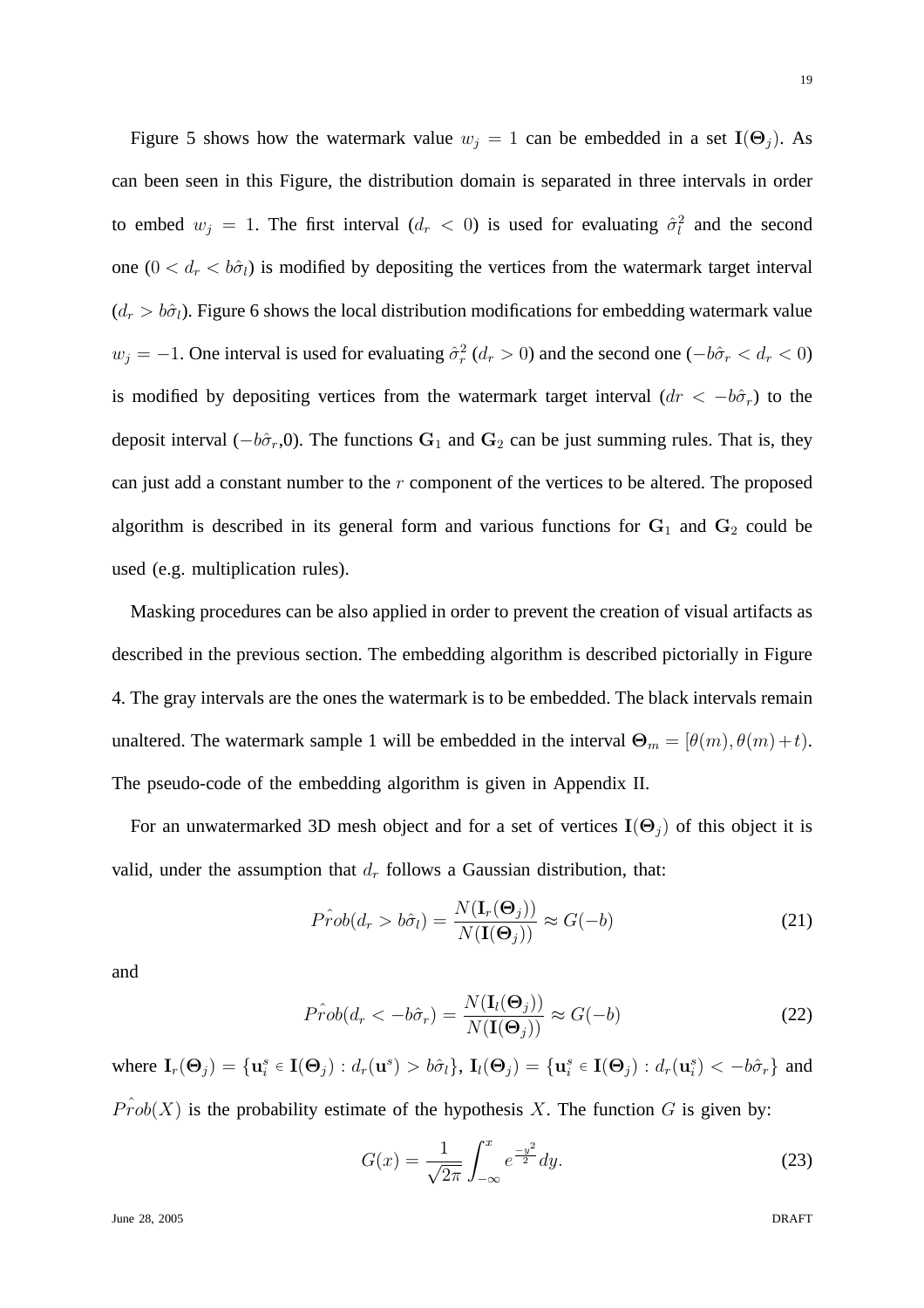

Fig. 4. The region  $[0, \pi]$  is separated in black and gray intervals. The watermark samples are embedded in the gray intervals.



Fig. 5. (a) Original distribution of  $d_r$  in a set  $I(\Theta_i)$ ; (b) distribution of  $d_r$  after the application of  $G_1$ .

Let  $I_r^w(\Theta_j)$  and  $I_l^w(\Theta_j)$  be the vertex sets  $I_r(\Theta_j)$  and  $I_l(\Theta_j)$  after watermarking. The following inequality holds for the probability estimates and the set  $I^w(\Theta_j)$  that has been produced by  $G_1$  on the watermarked 3D mesh object:

$$
\hat{Prob}^w(d_r > b\hat{\sigma}_l) = \frac{N(\mathbf{I}_r^w(\mathbf{\Theta}_j))}{N(\mathbf{I}^w(\mathbf{\Theta}_j))} < G(-b) \tag{24}
$$

Similarly, if  $I^w(\Theta_j)$  was created by  $\mathbf{G}_2$ , the corresponding inequality is valid:

$$
\hat{Prob}^w(d_r < -b\hat{\sigma}_l) = \frac{N(\mathbf{I}_l^w(\Theta_j))}{N(\mathbf{I}^w(\Theta_j))} < G(-b)
$$
\n(25)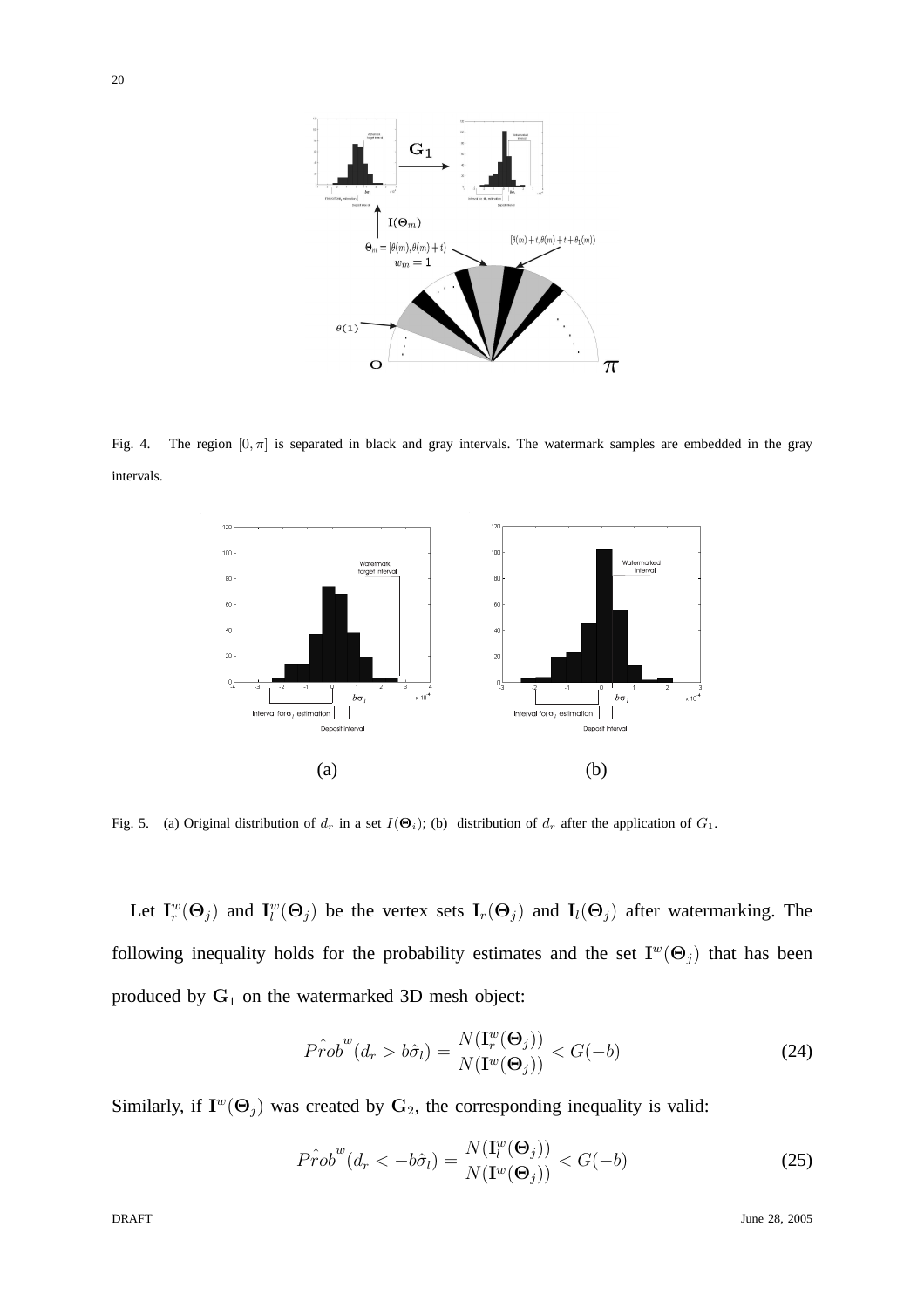

Fig. 6. (a) Original distribution of  $d_r$  in a set  $I(\Theta_i)$ ; (b) distribution of  $d_r$  after the application of  $\mathbf{G}_1$ .

Equations (21), (22), (24) and (25) are used for calculating the detection ratio which is used for deciding whether a 3D mesh object is watermarked or not.

# *C. Watermark Detection*

In order to cope with object transposition in the principal object axis, the detection is being held twice, one for each transposition. Prior to watermark detection, the 3D mesh object under investigation is geometrically transformed, as described in Section II-A. Afterwards, the watermark sequence is generated according to the owner's digital key forming the intervals  $\Theta_j$  and the labels  $w_j = l(\Theta_j)$ . For the sets  $I^w(\Theta_j)$  with  $l(\Theta_j) \in \{-1, 1\}$  the detection ratio is formed as :

$$
d(\mathbf{\Theta}_j) \triangleq \begin{cases} \frac{N(\mathbf{I}_r^w(\mathbf{\Theta}_j))}{N(\mathbf{I}^w(\mathbf{\Theta}_j))} & \text{if } l(\mathbf{\Theta}_j) = 1\\ \frac{N(\mathbf{I}_l^w(\mathbf{\Theta}_j))}{N(\mathbf{I}^w(\mathbf{\Theta}_j))} & \text{if } l(\mathbf{\Theta}_j) = -1 \end{cases}
$$
(26)

The average detection ratio:

$$
D_w \triangleq \frac{1}{N(\mathbf{M})} \sum_{j \in \mathbf{M}} d(\mathbf{\Theta}_j)
$$
 (27)

 $(M = \{k : l(\Theta_k) \in \{-1,1\}\})$  is used for watermark detection. The decision about the ownership of the 3D mesh object is taken by comparing the watermark detection ratio given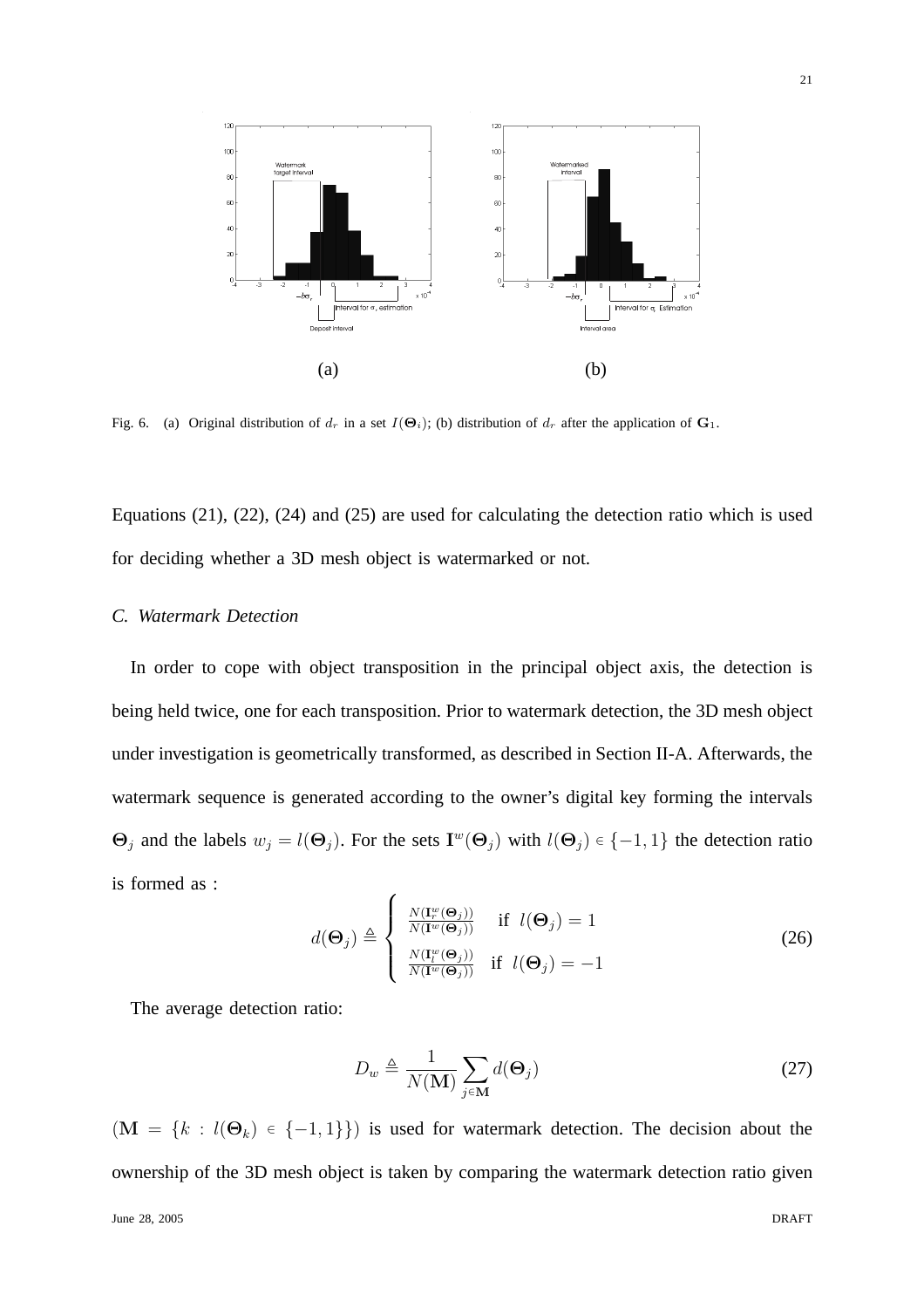by  $(27)$  to a predefined threshold T. For an unwatermarked 3D mesh object:

$$
D_w \approx G(-b) \tag{28}
$$

whereas for a watermarked 3D mesh object:

$$
D_w < G(-b). \tag{29}
$$

The detection ratio  $D_w$  is invariant to uniform scaling attack due to the property described in (6). A proof of this statement can be found in Appendix III.

# IV. PERFORMANCE EVALUATION

To evaluate the performance of the proposed algorithm, the ROC (Receiver Operating Characteristic) curves have been derived and the SNR has been used in order to measure watermark perceptibility. A more detailed description follows.

To measure the SNR of a watermarked 3D mesh object the following formula is used:

$$
SNR = 10 \log_{10} \left( \frac{\sum_{i=0}^{N-1} (x_i^2 + y_i^2 + z_i^2)}{\sum_{i=0}^{N-1} ((\tilde{x}_i - x_i)^2 + (\tilde{y}_i - y_i)^2 + (\tilde{z}_i - z_i)^2)} \right)
$$
(30)

where  $x_i$ ,  $y_i$ ,  $z_i$  and  $\tilde{x}_i$ ,  $\tilde{y}_i$ ,  $\tilde{z}_i$  are the coordinates of vertex  $\mathbf{u}_i^c$  before and after the watermark embedding, respectively.

The decision on whether a 3D mesh object is watermarked, is taken by comparing the detection ratio  $D_w$  to a threshold T. For a given threshold, the performance of the system can be expressed as a function of the false alarm probability  $P_{fa}(T)$  (i.e. the probability of detecting a watermark in a non watermarked object or in an object that is watermarked with another key) and the false rejection probability  $P_{fr}(T)$  (i.e. the probability of not detecting a watermark in a watermarked object using the correct key):

$$
P_{fa}(T) = Prob(D_w > T | H_0) = \int_T^{\infty} f_{D_w|H_0}(t) dt
$$
\n(31)

$$
P_{fr}(T) = Prob(D_w < T | H_1) = \int_{-\infty}^{T} f_{D_w|H_1}(t) dt
$$
\n(32)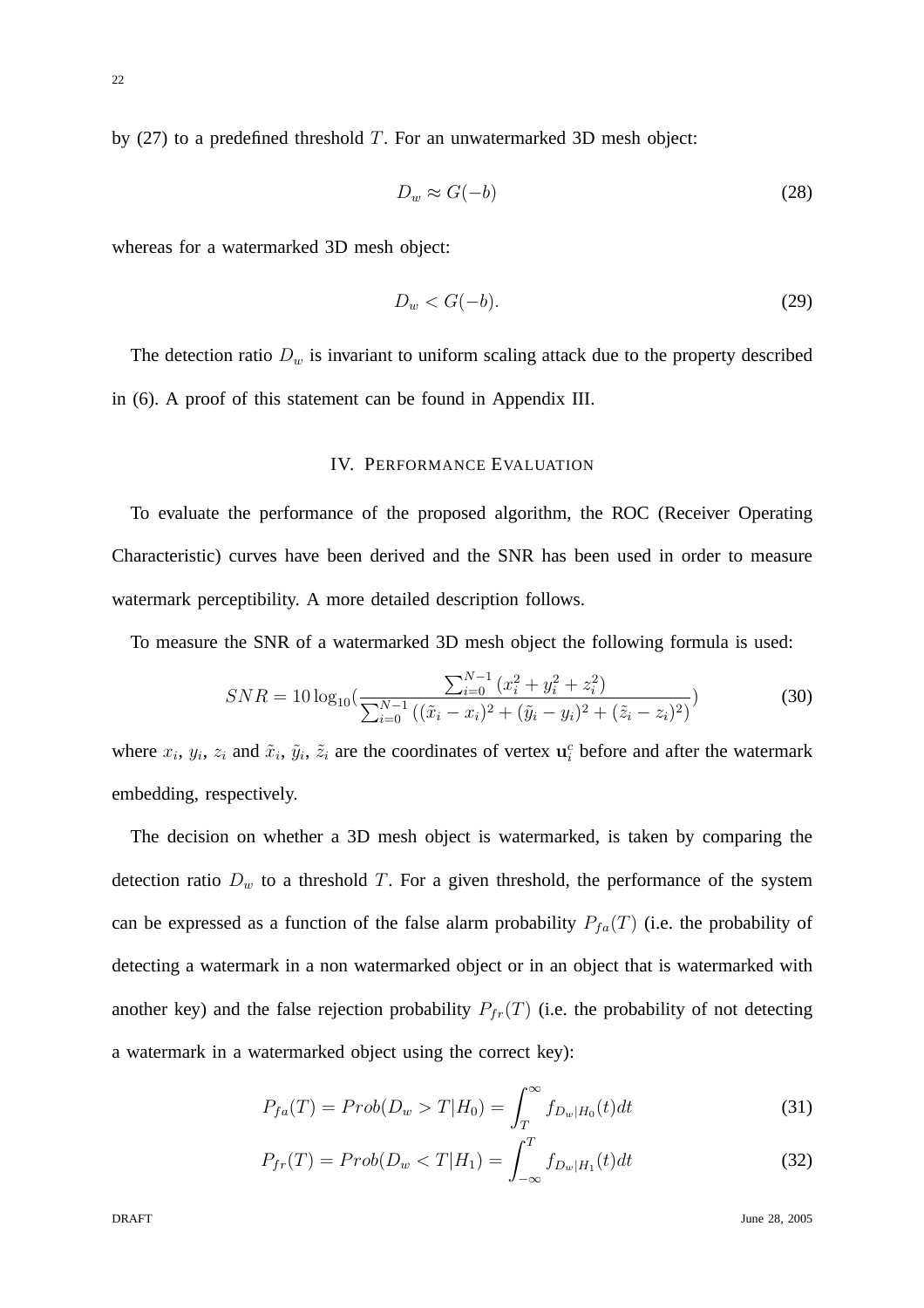where  $H_1$  is the hypothesis that the watermark exists in the object and  $H_0$  is the hypothesis that the watermark under investigation does not exist in the object and  $f_{D_w|H_1}(t)$  and  $f_{D_w|H_0}(t)$ are the probability distribution functions of the variable  $D_w$  given by (10) or (27). Ideally  $P_{fa}$  and  $P_{fr}$  should be zero.

The ROC is the curve defined by  $P_{fa}(T)$ ,  $P_{fr}(T)$  for various T. The operating point where  $P_{fa} = P_{fr}$  is called equal error rate (EER) and can be used as a quantitative estimation of the watermark detection performance. If a Gaussian distribution is assumed for both  $f_{D_w|H_0}$  and  $f_{D_w|H_1}$ , having means  $\mu_{D_w|H_0}$ ,  $\mu_{D_w|H_1}$  and variances  $\sigma_{D_w|H_0}^2$ ,  $\sigma_{D_w|H_1}^2$ , the following formula can used to evaluate the ROC curve:

$$
P_{fa} = \frac{1}{2} [1 - erf(\frac{\sqrt{2}\sigma_{D_w|H_0} erf^{-1}(2P_{fr} - 1) + \mu_{D_w|H_0} - \mu_{D_w|H_1}}{\sqrt{2}\sigma_{D_w|H_1}})].
$$
(33)

A set of experiments using several 3D mesh objects has been conducted to illustrate the robustness of the proposed techniques against several geometric attacks and 3D mesh simplification. A panel of viewers has also been used for verifying the visual imperceptibility of the watermark. The geometrical attacks that were tested are 3D translation, rotation and uniform scaling. Due to the invariance properties of the transform that is applied to the 3D mesh object prior to watermark embedding and detection, the results for these attacks were identical to the ones obtained when no attack was performed and thus they will not be presented separately.

For the POA watermarking algorithm, described in Section II, the watermark embedding power is related to the constants  $a_1$  and  $a_2$ . In practise the values of  $a_1$  and  $a_2$  are iteratively increased until a specified SNR value is achieved. The algorithm was tested for many watermark lengths and it was found that the use of at least 300 watermarked vertices gives good results even for small 3D mesh objects. Of course, the performance is improved if the watermark length is increased.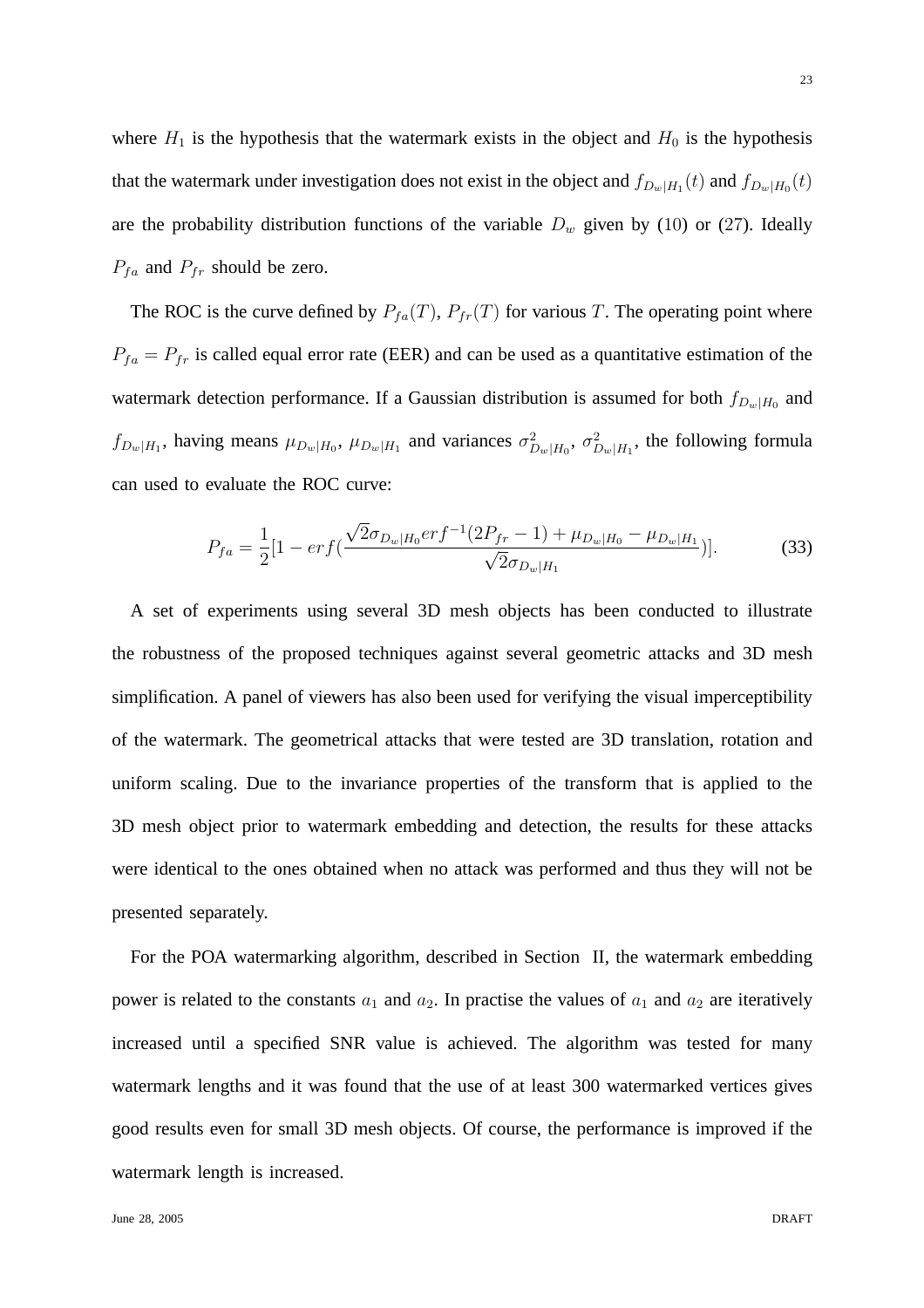The experiments were realized on a Pentium IV 3.4 GHz processor machine, where the execution of either the embedding or the detection procedure lasted between 0.05 and 6 seconds, depending on the watermark length and the size of the 3D mesh object. Thus, the watermarking method is very fast. The 3D mesh object used for demonstrating the performance of the first watermarking scheme is the 'Dino' 3D mesh object with 5497 vertices and 10778 triangles. The original 'Dino' 3D mesh object and the watermarked object depicted in Figure 7. There are no visible differences between the two objects. The ROC curves for this object for varying watermark vertex number are depicted in Figure 8(a). Detection has been performed using 1000 correct and 1000 wrong keys. The EER and SNR values for the 3D mesh object Dino for various values of the embedding power are summarized in Table IV. The EER is very small, this guarantying excellent detection performance. The large SNR values ensure the imperceptibility of the watermark. An attack considered for POA algorithm is the noise addition with SNR equal to the one of the watermark. The ROC curves for this attack are depicted in Figure 8(b). However, the performance of the algorithm reduces as the noise level is increased. Such an attack may cause severe alterations to the shape of the 3D mesh object.

# TABLE I

| Object | Watermarked | <b>EER</b>           | <b>SNR</b> |
|--------|-------------|----------------------|------------|
| Used   | Vertices    |                      | (dB)       |
| Dino   | 300         | $5.1\times10^{-6}$   | 116.4      |
|        | 400         | $4.2\times10^{-7}$   | 113.28     |
|        | 500         | $3.1 \times 10^{-8}$ | 110.6      |
|        | 600         | $2 \times 10^{-9}$   | 109.2      |

WATERMARK DETECTION RESULTS FOR THE 3D MESH OBJECTS DINO.

The watermark detection capability of SPOA algorithm, described in Section III, and its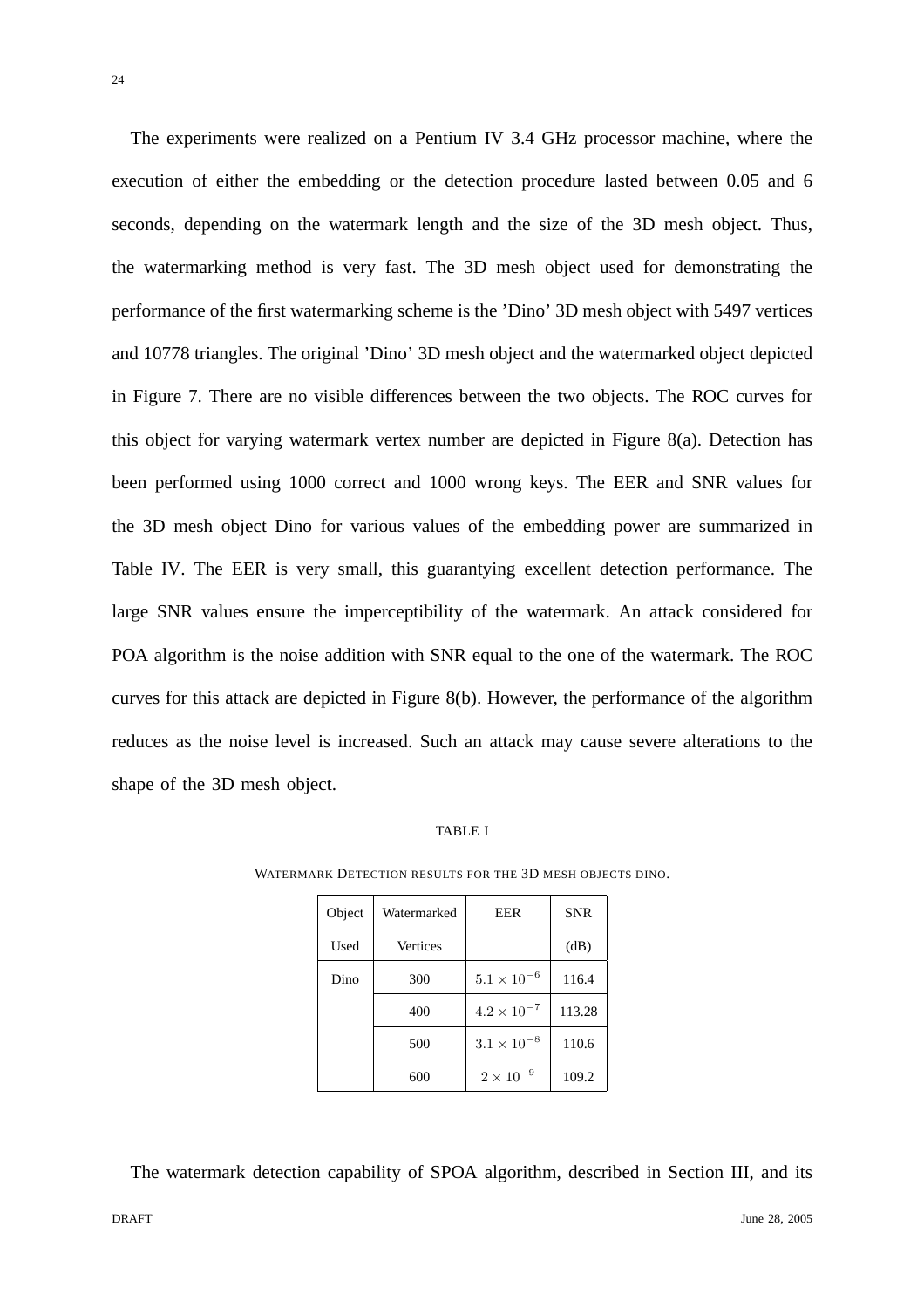

Fig. 7. (a) Dino model; (b) Dino model with 600 watermarked vertices.



Fig. 8. (a) ROC curves for Dino model for a number of watermarked vertices varying from 300 to 600 and for embedding power 0.001; (b) ROC curves of Dino model for random noise addition.

robustness against mesh simplification has been verified in several experiments using mesh objects much larger than the ones used for the first algorithm. The models used for the experiments are comprised of 25.000 to 500.000 vertices. The experiments were realized on the same computer and both the embedding and detection execution time have been measured between 5 and 10 seconds for neighborhood operators given by (11) and (14) respectively.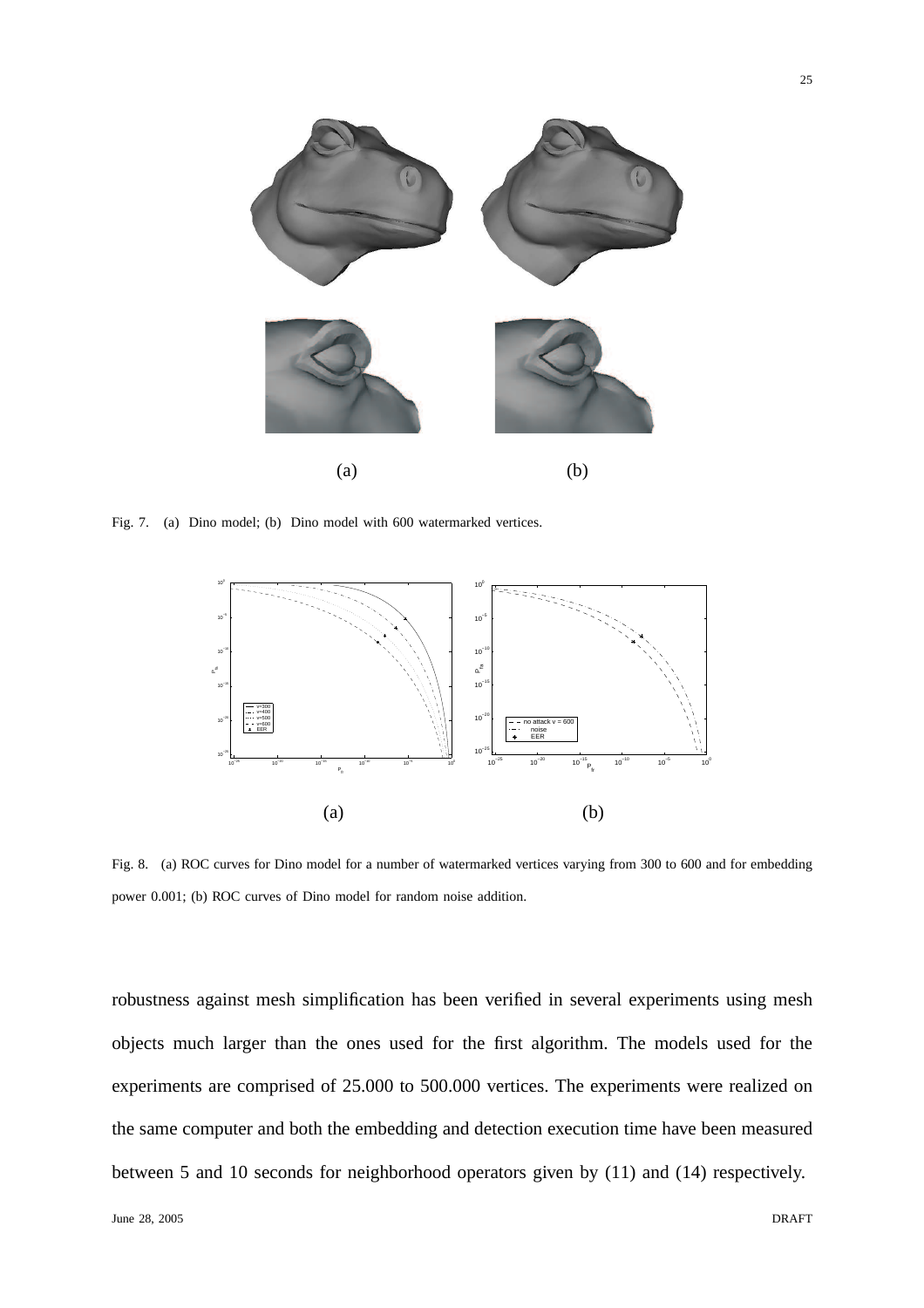It was found from the experiments that the principal component axis of the simplified object differs from the original object's principal component axis up to about 0.7 degrees for mesh simplification factors up to 40% (simplification factor is the  $\%$  number of vertices removed from the 3D mesh object by the mesh simplification procedure). Thus, the parameter  $t$  that controls the length of the interval  $\Theta_i$  was chosen to be 1.4 degrees for achieving robustness against mesh simplification. The parameter  $b$  that controls the watermark perceptibility was set to 0.6. The 3D mesh object is 'Foot' [29] with 25845 vertices and 51690 triangles. The objects have been watermarked using 1000 random keys and then simplified with various mesh simplification factors. Detection has been performed using the 1000 correct and 1000 wrong keys. The original 'Foot' can be seen in Figure 9(a) whereas the watermarked object with  $t =$ 1.4,  $b = 0.6$  and using (14) is depicted in Figure 9(b). The SNR measure for the watermarked model was 126,8 dB. The corresponding ROC curves are depicted in Figure 10 (a). It can be seen from Figures 10(a) that the watermarking method resists fairly well to simplification attacks up to 40% of simplification factor. Of course the level of the simplification that a 3D mesh object resist is based also on the nature of the object. Noise addition at the level of watermark SNR has been also considered. The algorithm resists fairly well to this attack. The corresponding ROC curves can be seen in Figure 10(b).

The EER values for the 3D mesh object used in the experiments and for various mesh simplification percentages using the simplification algorithm reported at [24] are summarized in Table II using the neighboring operator at (14). The main difference between the two different neighboring operators, (11), (14) is related to the watermark perceptibility. Operators like (11) give a crude approximation of the  $r(\mathbf{u}^s)$  component of a vertex  $\mathbf{u}^s$  using its neighborhood vertices, without taking into consideration the way these vertices are distributed in the 3D space. The approximation of the  $r(\mathbf{u}^s)$  by operators like (14) and (15) is more elegant due to the fact that they take into consideration the way the vertices are distributed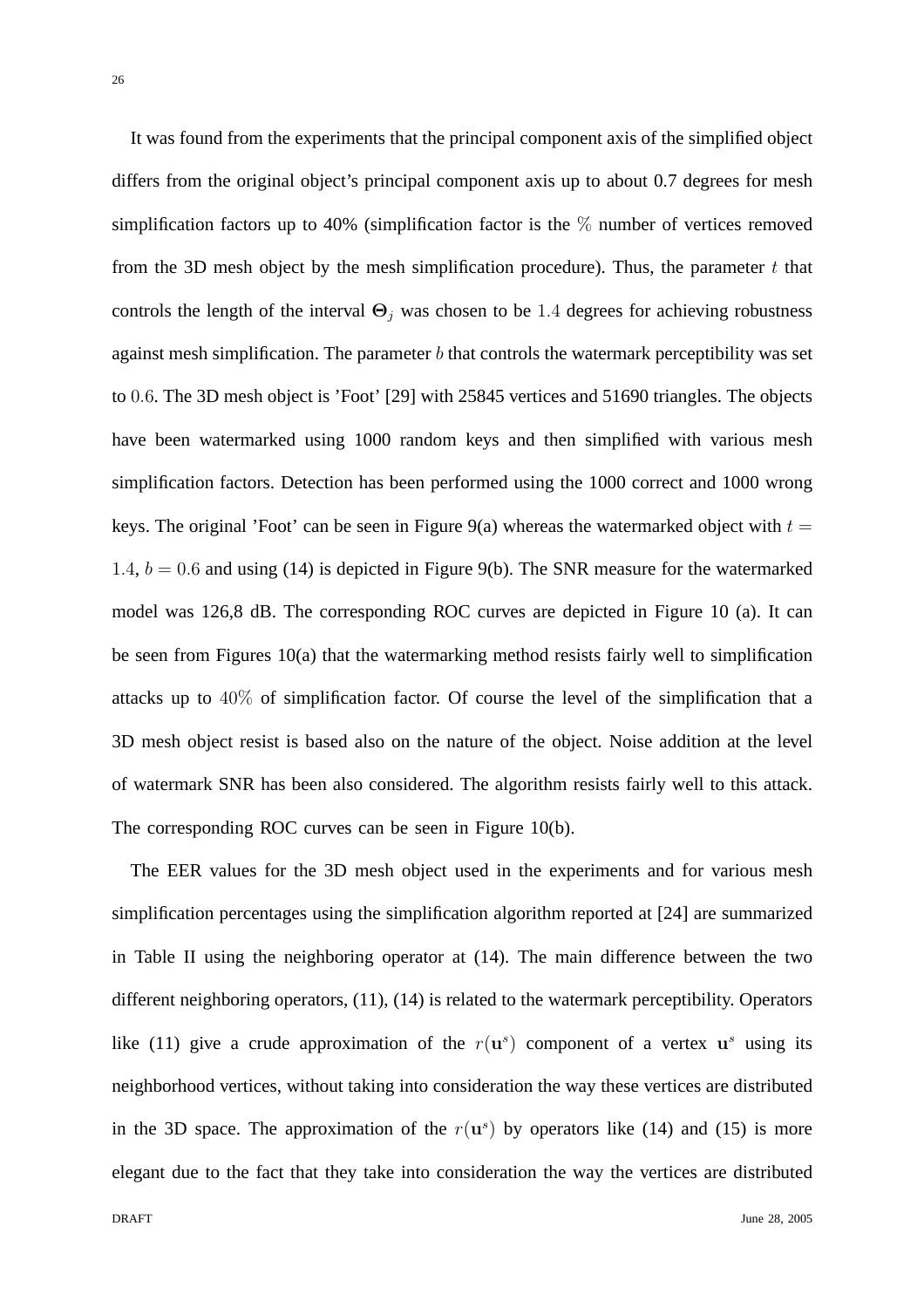#### TABLE II

| Object | Mesh           | EER                   |
|--------|----------------|-----------------------|
| Used   | Simplification | H(14)                 |
| Foot   | 0.0            | $1 \times 10^{-9}$    |
|        | 0.2            | $1.21 \times 10^{-5}$ |
|        | 0.3            | $4 \times 10^{-4}$    |
|        | 0.4            | $7.2 \times 10^{-4}$  |
|        | 0.5            | $1.3 \times 10^{-2}$  |

WATERMARK DETECTION EER FOR FOOT MODEL FOR VARIOUS MESH SIMPLIFICATION RATES.



Fig. 9. (a) Foot model; (b) watermarked Foot model.

locally in the 3D space. These remarks are confirmed by the SNR values of 126,8 dB and 107 dB for neighborhood operators (14), (11) respectively.

# V. CONCLUSIONS

Two novel blind 3D mesh object watermarking methods have been proposed in this paper. POA and SPOA watermarking algorithms are robust against 3D translation, rotation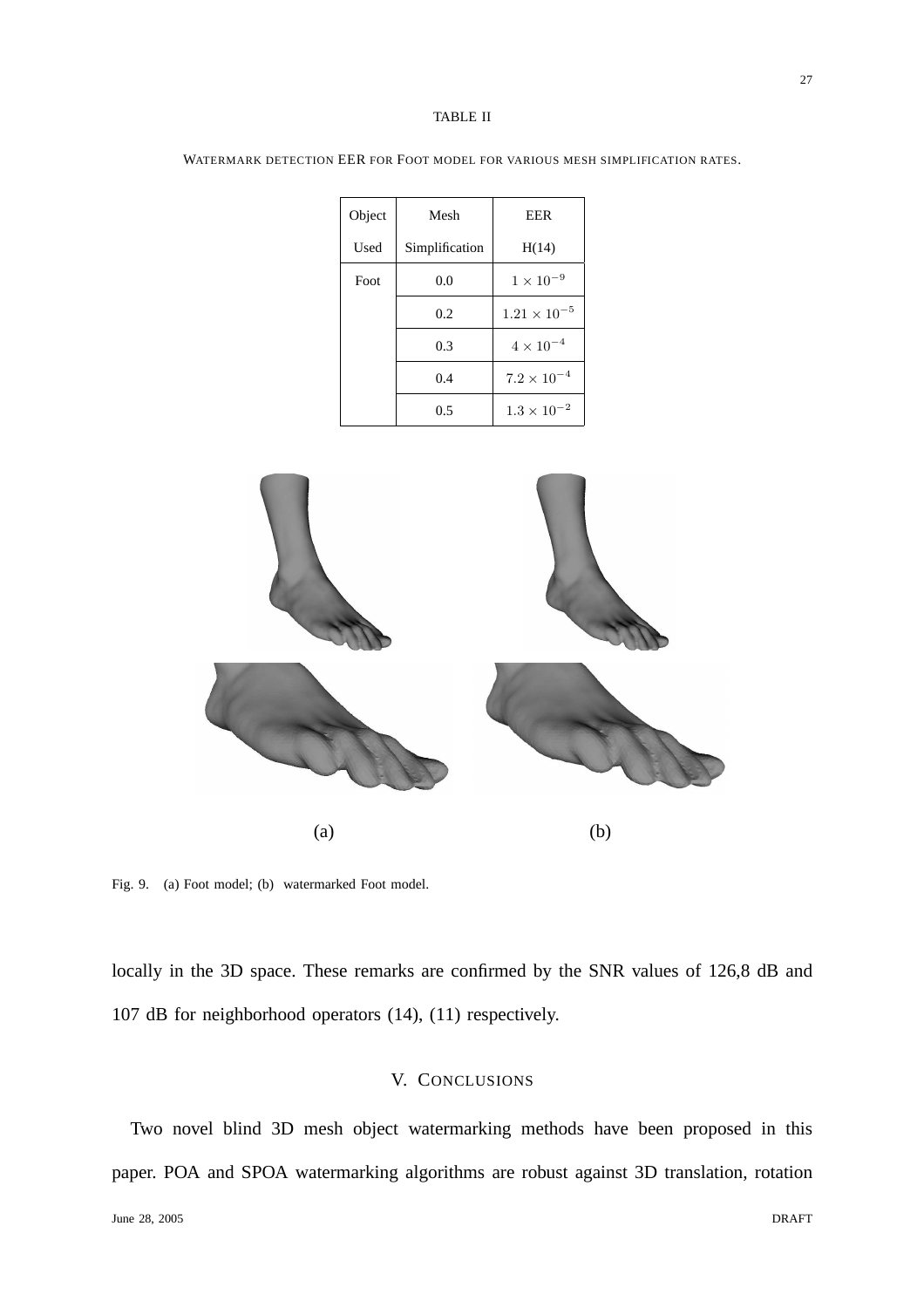

Fig. 10. (a) ROC curves of Foot model for mesh simplification rates f from  $0\%$  to 50%; (b) ROC curves of Foot model for random noise addition.

and uniform scaling (similarity transformations). Furthermore SPOA is robust against mesh simplifications. Both algorithm are based on principal component analysis. Thus, in case of spherical objects the algorithms will become more sensitive to attacks that affect the principal component.

Both algorithms fail against cropping due to the fact that such attack can cause severe alteration to both principal object axis and mass center. The cropping attack can be successfully handled, if the center of the mass and the principal object axis of the original 3D mesh object were available during watermark detection. Another attack that can cause watermark detection errors is the general affine transformations. Such an attack can cause alterations to the principal object axis and the mass center and additionally disturb the entire object geometry.

If the mesh simplification is applied in a nonuniform manner it may also affect the calculation of the principal axis. That is, if different regions of the mesh are simplified on purpose at different rates, its quite likely that the principal axis will change significantly and cause loss of synchronization. One way for compensating for this attack is to use non-blind detection and calculate the principal axis in the original object. Another way is to calculate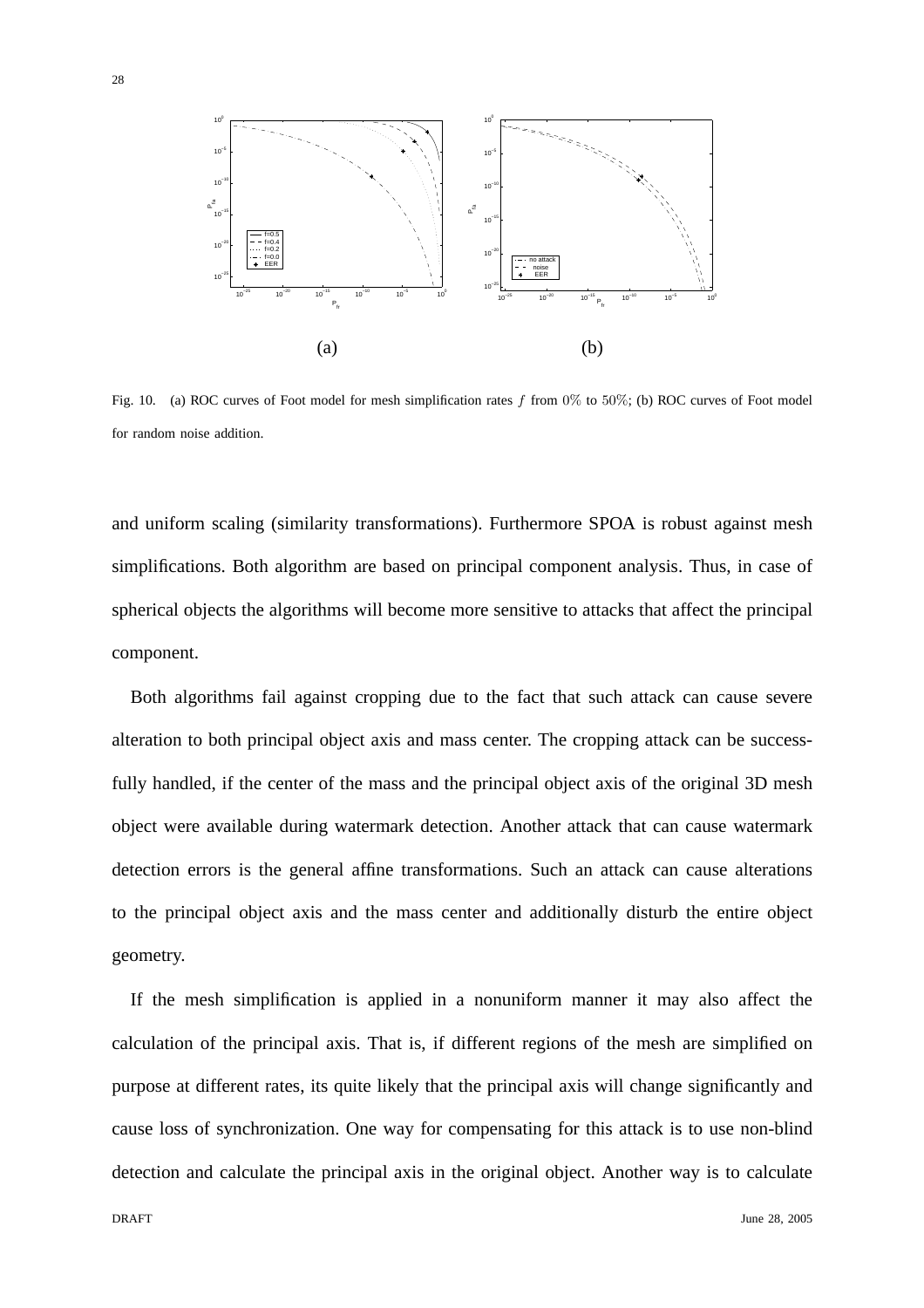29

the principal axis of the solid test 3D mesh object instead of using only the object's vertices.

The solid 3D mesh object can be constructed by sampling the object's interior space.

# APPENDIX I

# PSEUDO-CODE OF POA ALGORITHM

label all vertices with 0

while  $i < N_w$  or all vertices have not been labeled with -1,1 or 2

select an angle  $\theta_i$  and a sample  $w_i \in \{-1, 1\}$  using the owners key

find the vertex  $\mathbf{u}_i^s$  such that  $\theta(\mathbf{u}_i^s) \approx \theta_i$ 

if  $l(\mathbf{u}_i^s)=0$ 

if  $w_1 = 1$  embed watermark sample in  $\mathbf{u}_i^s$  using  $g_1$ else embed watermark sample in  $\mathbf{u}_i^s$  using  $g_2$ end if label all the neighboring vertices of  $\mathbf{u}_i^s$  with 2

 $i \leftarrow i + 1$ 

endif

end while

# APPENDIX II

# PSEUDO-CODE OF SPOA ALGORITHM

select a number  $\theta(1) \in [0, \pi]$  using the owners key

 $\Theta(1) \leftarrow [\theta(1), \theta(1) + t), m \leftarrow 1$ 

while  $[0, \pi]$  is not covered do

select a number  $w_m \in \{-1, 1\}$  using the owners key

if  $w_m = 1$  embed watermark sample in  $I(\Theta(m))$  using  $G_1$ 

else embed watermark sample in  $I(\Theta(m))$  using  $G_2$ 

end if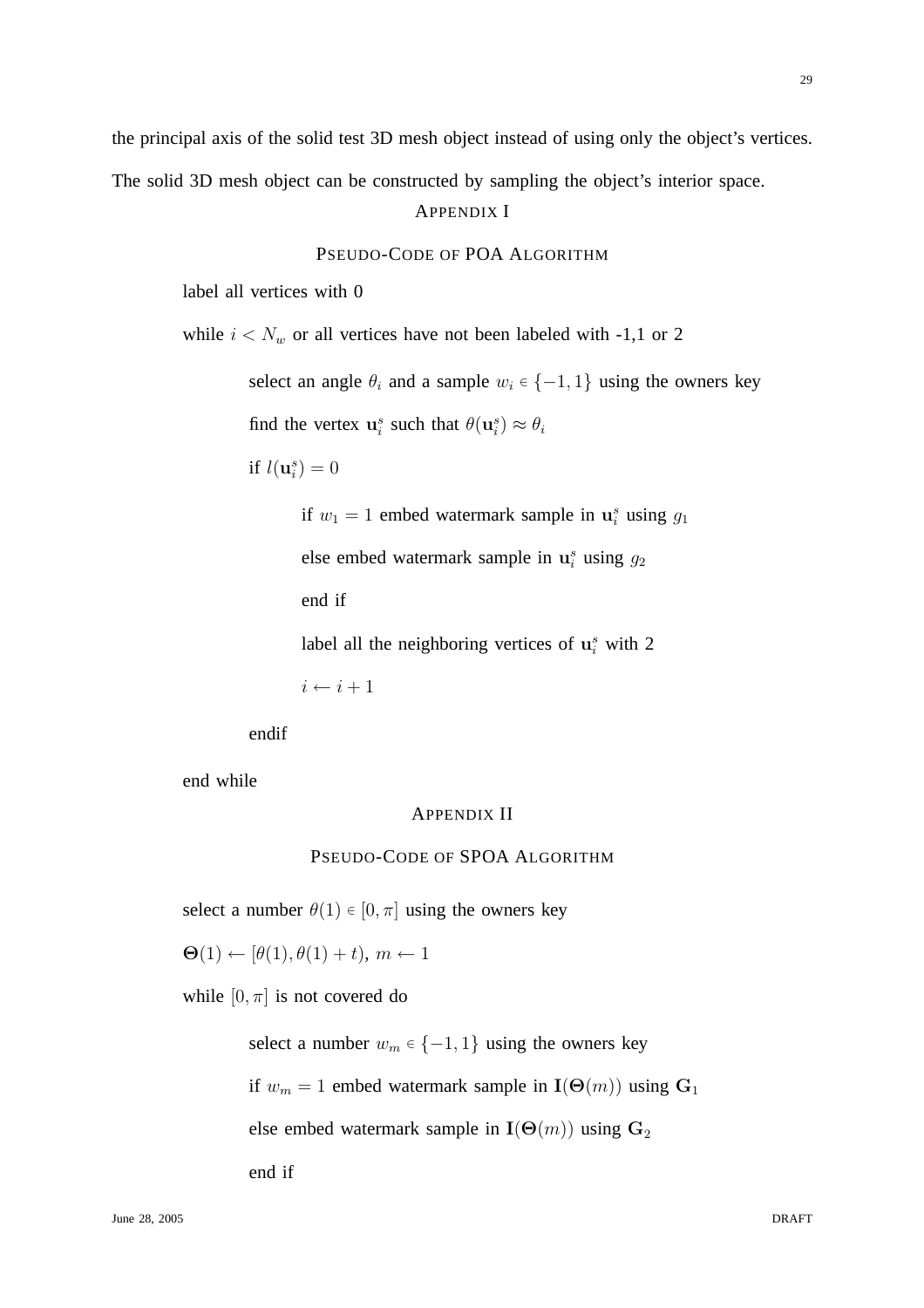select a number  $\theta_1(m) \in (0, \epsilon)$  using the owners key

$$
\theta(m+1) \leftarrow \theta(m) + t + \theta_1(m), \, m \leftarrow m+1
$$
  

$$
\Theta(m) \leftarrow [\theta(m), \theta(m) + t]
$$

end while

# APPENDIX III

# SCALE INVARIANCE OF DETECTION RATIO

Let O be a 3D mesh object and  $O_{\gamma}$  be its uniform scaled version by a scaling factor  $\gamma > 0$ . Let  $V^c_O$  and  $V^c_{O_\gamma}$  be the set of vertices of O and  $O_\gamma$  respectively with  $u^c_i \in V^c_O$  and  $v^c_j \in V^c_{O_\gamma}$ . Thus,  $\mathbf{v}_j^c = \gamma \mathbf{u}_i^c$ . Let an interval  $\mathbf{\Theta}_j \subset [0, \pi]$  of  $\theta$  angles and the set of vertices  $\mathbf{K} = \mathbf{I}(\mathbf{\Theta}_j)$ . For this set K the random variables  $d_r(\mathbf{u}_i^c)$  and  $d_r(\mathbf{v}_j^c)$  are formed as in (16). Then :

$$
d_r(\mathbf{v}_j^s) = r(\mathbf{v}_j^s) - H(\mathbf{v}_j^s)
$$
  
=  $\gamma r(\mathbf{u}_i^s) - \gamma H(\mathbf{u}_i^s)$   
=  $\gamma d_r(\mathbf{u}_i^s)$  (34)

Thus,  $\hat{\sigma}_l^{\gamma} = \gamma \hat{\sigma}_l$  and  $\hat{\sigma}_r^{\gamma} = \gamma \hat{\sigma}_r^s$ , where  $\hat{\sigma}_l^{\gamma}$  $\hat{a}^{\gamma}$  and  $\hat{\sigma}^{\gamma}$  are the corresponding left and right standard deviations estimators of the  $O_\gamma$  in the interval K. Finally,

$$
Prob(d_r(\mathbf{v}_j^s) > b\hat{\sigma}_l^{\gamma}) = Prob(\gamma d_r(\mathbf{u}_i^s) > \gamma b\hat{\sigma}_l)
$$
  

$$
= Prob(d_r(\mathbf{u}_i^s) > b\hat{\sigma}_l)
$$
  

$$
Prob(d_r(\mathbf{v}_j^s) < -b\hat{\sigma}_r^{\gamma}) = Prob(\gamma d_r(\mathbf{u}_i^s) < -\gamma b\hat{\sigma}_r)
$$
  

$$
= Prob(d_r(\mathbf{u}_i^s) < -b\hat{\sigma}_r).
$$
 (35)

Thus, the detection ratios  $D_w$  and  $D_w^{\gamma}$  of the objects O and  $O_{\gamma}$  defined by (27) are equal.

# ACKNOWLEDGMENT

The work presented was developed within VISNET, a European Network of Excellence (http://www.visnet-noe.org), funded under the European Commission IST FP6 programme.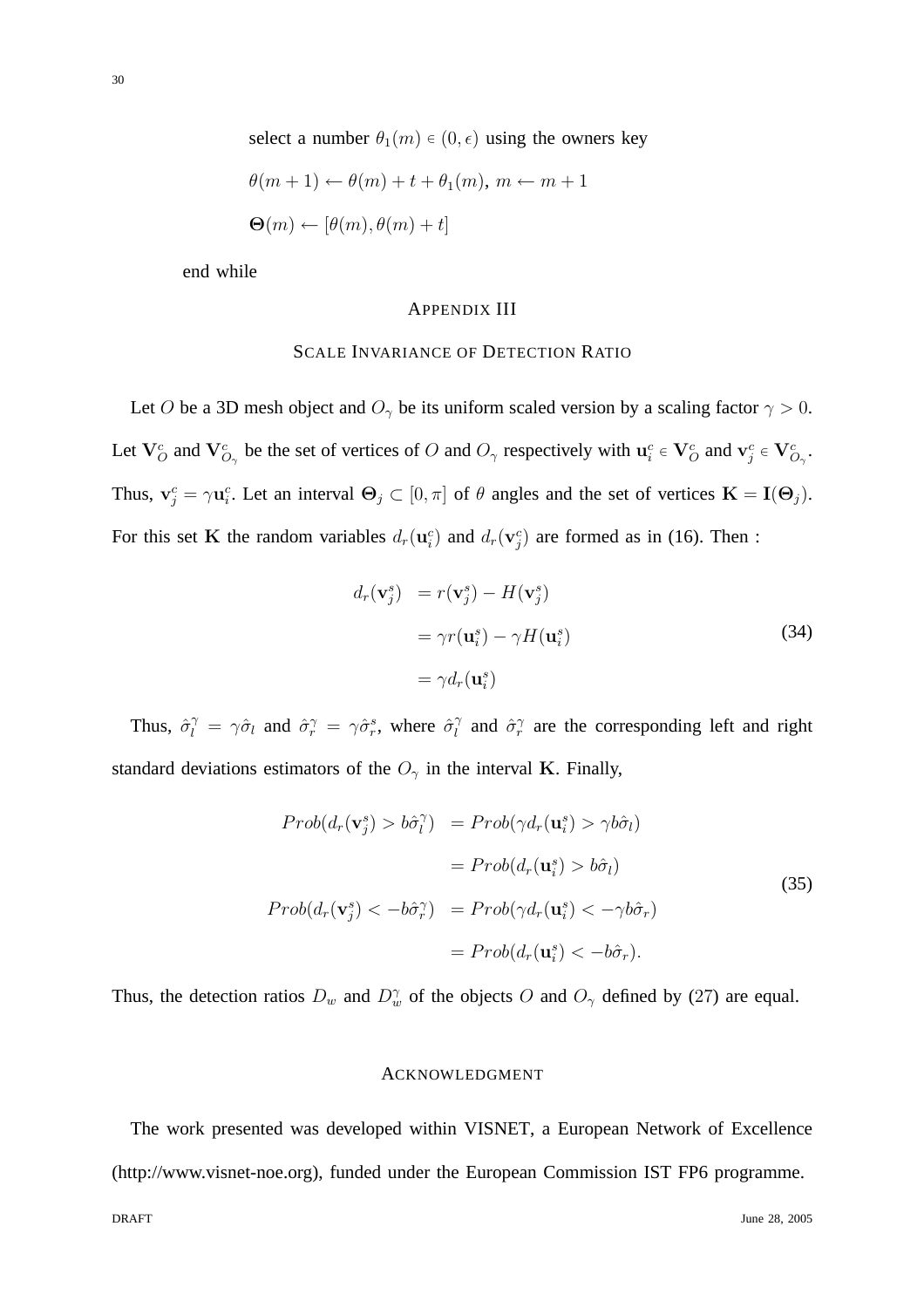#### **REFERENCES**

- [1] R. Ohbuchi, H. Masuda, and M. Aono, "A shape-preserving data embedding algorithm for nurbs curves and surfaces," in *Proceedings of the International Conference on Computer Graphics*, Ottawa, ON, Canada, 7-11 June 1999, pp. 180–187.
- [2] O. Benedens, "Affine invariant watermarks for 3d polygonal and nurbs based models," in *Springer, Information Security, Third International Workshop, ISW 2000*, Australia, December 2000, vol. 1975, pp. 329–340.
- [3] J. Lee, N. Cho, and J. Nam, "Watermarking for 3d nurbs graphic data," in *IEEE Workshop on Multimedia Signal Processing 2002*, St. Thomas, Virgin Islands, USA, December 2002, pp. 304–307.
- [4] F. Garcia and J. Dugelay, "Texture-based watermarking of 3-d video objects," *IEEE Transactions on Circuits and Systems for Video Technology*, vol. 13, no. 8, pp. 853–866, August 2003.
- [5] Y. Boon-Lock and M. Minerva, "Watermarking 3d objects for verification," *IEEE Computer Graphics, Special Issue on Image Security*, vol. 19, no. 1, pp. 36–45, January/February 1999.
- [6] O. Benedens, "Geometry-based watermarking of 3-d polygonal models," *IEEE Computer Graphics, Special Issue on Image Security*, , no. 1, pp. 46–45, January/February 1999.
- [7] R. Ohbuchi, H. Masuda, and M. Aono, "Embedding data in 3d models," *in Steinmetz, et al. eds, Lecture Notes in Computer Science No. 1309, (Proceedings of the IDMS '97 Darmstadt, Germany, September)*, pp. 1–11, 1997.
- [8] T. Harte and A.G. Bors, "Watermarking 3-d models," in *Proceedings IEEE International Conference on Image Processing*, Rochester, NY, USA, Semptember 22-25 2002, vol. III, pp. 661–664.
- [9] R. Ohbuchi, H. Masuda, and M. Aono, "Watermarking three-dimensional polygonal models," in *Proceedings of the Fifth ACM International Conference on Multimedia '97*, Seattle, WA, USA, November 9-13 1997, pp. 261–272.
- [10] R. Ohbuchi, H. Masuda, and M. Aono, "Watermarking three-dimensional polygonal models through geometric and topological modifications," *IEEE Journal on Selected Areas in Communications*, vol. 16, no. 4, pp. 551–560, May 1998.
- [11] O. Benedens and C. Busch, "Towards blind detection of robust watermarks in polygonal models," in *Proceedings of the EUROGRAPHICS '2000*, Switzerland, August 21-25 2000, pp. 199–209.
- [12] O. Benedens, "Robust watermarking and affine registration of 3d meshes," *Information Hiding, no. 2578 in Lecture Notes in Computer Science*, pp. 177–195, 2003.
- [13] E. Praun, H. Hoppe, and A. Finkelstein, "Robust mesh watermarking," in *SIGGRAPH 99 Proceedings*, 1999, pp. 69–76.
- [14] H. Date, S. Kanai, and T. Kishinami, "Digital watermarking for 3d polygons model using multiresolutional wavelet decomposition," in *Proceedings of Sixth IFIP WG 5.2 GEO-6*, Tokyo, Japan, December 1998, pp. 296–307.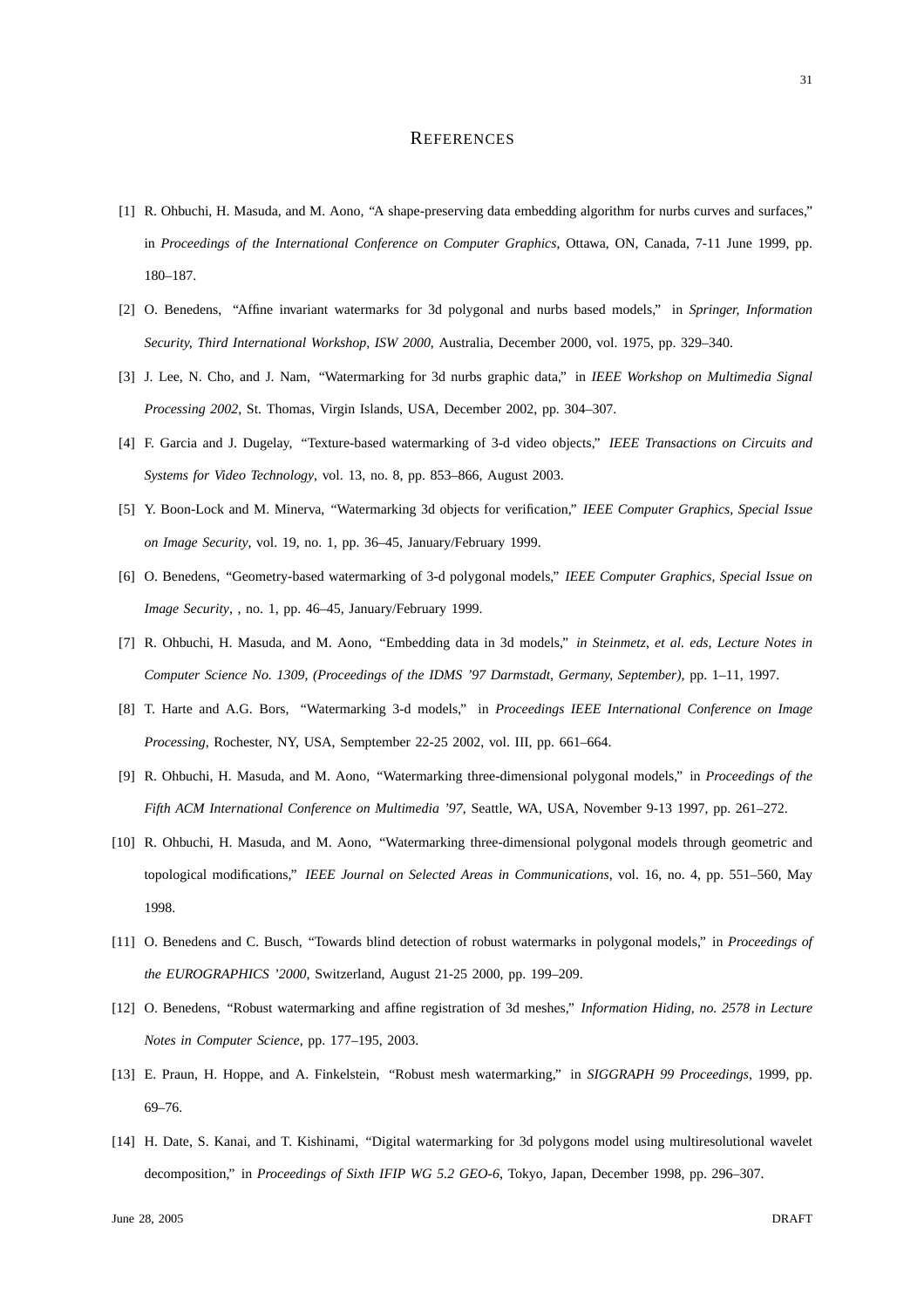- [15] R. Ohbuchi, A. Mukaiyama, and S.Takahashi, "A frequency domain approach to watermarking 3d shapes," *Computer Graphics Forum*, vol. 21, pp. 373–382, 2002.
- [16] R. Ohbuchi, S. Takahashi, T. Miyasawa, and A. Mukaiyama, "Watermarking 3-d polygonal meshes in the mesh spectral domain," in *Proceedings of Computer Graphics Interface*, Ottawa,ON, Canada, June 2001, pp. 9–17.
- [17] H. Song, N. Cho, and J. Kim, "Robust watermarking of 3d mesh models," in *IEEE International Workshop on MMSP 2002*, St. Thomas, Virgin Islands, USA, December 2002, pp. 332–335.
- [18] I. J. Cox, M. L. Miller, and J. .A. Bloom, *Digital Watermarking*, Morgan Kaufmann Publishers, 2001.
- [19] M. Eck, T. DeRose, T. Duchamp, H. Hoppe, M. Lounsbery, and W. Stuetzle, "Multiresolutional analysis of arbitrary meshes," *SIGGRAPH 95 Proceedings*, pp. 173–182, August 1995.
- [20] Z. Karni and C.Gotsman, "Spectral compression of mesh geometry," in *Proceedings of SIGGRAPH 2000*, 2000, pp. 279–286.
- [21] A.Kalivas, A.Tefas, and I.Pitas, "Watermarking of 3d models using principal component analysis," in *Proceedings of IEEE International Conference on Acoustics, Speech, and Signal Processing*, Hong Kong, April 6-10 2003, vol. 5, pp. 676–679.
- [22] E. Angel, *Interactive Computer Graphics: A Top-Down Approach with OpenGL (3rd Edition)*, Addison-Wesley Publishing, 3rd edition, 2002.
- [23] T. Nishita, T. Sederberg, and M. Kakimoto, "Ray tracing trimmed rational surface patches," *Computer Graphics*, vol. 24, no. 4, pp. 337–345, 1990 1990.
- [24] W.J. Shroder, J.A. Zarge, and W.E. Lorensen, "Decimation of triangle meshes," in *SIGGRAPH 92 Proceedings*, 1992, pp. 65–70.
- [25] M. Garland and P.S. Heckbert, "Surface simplification using quadratic error metrics," in *SIGGRAPH 97 Proceedings*, 1997, pp. 189–198.
- [26] J. Cohen, A. Varshney, D. Manocha, G. Turk, H. Weber, P. Agarwal, F. Brooks, and W. Wright, "Simplification envelopes," in *SIGGRAPH 96 Proceedings*, 1996, pp. 119–128.
- [27] "Stanford bunny," Available in http://www.cc.gatech.edu/projects/large models/bunny.html.
- [28] Athanasios Papoulis, *Probability, random variables, and stochastic processes*, McGraw-Hill, New York, third edition, 1991.
- [29] "Fastscan," Available in http://fastscan3d.com/download/samples/.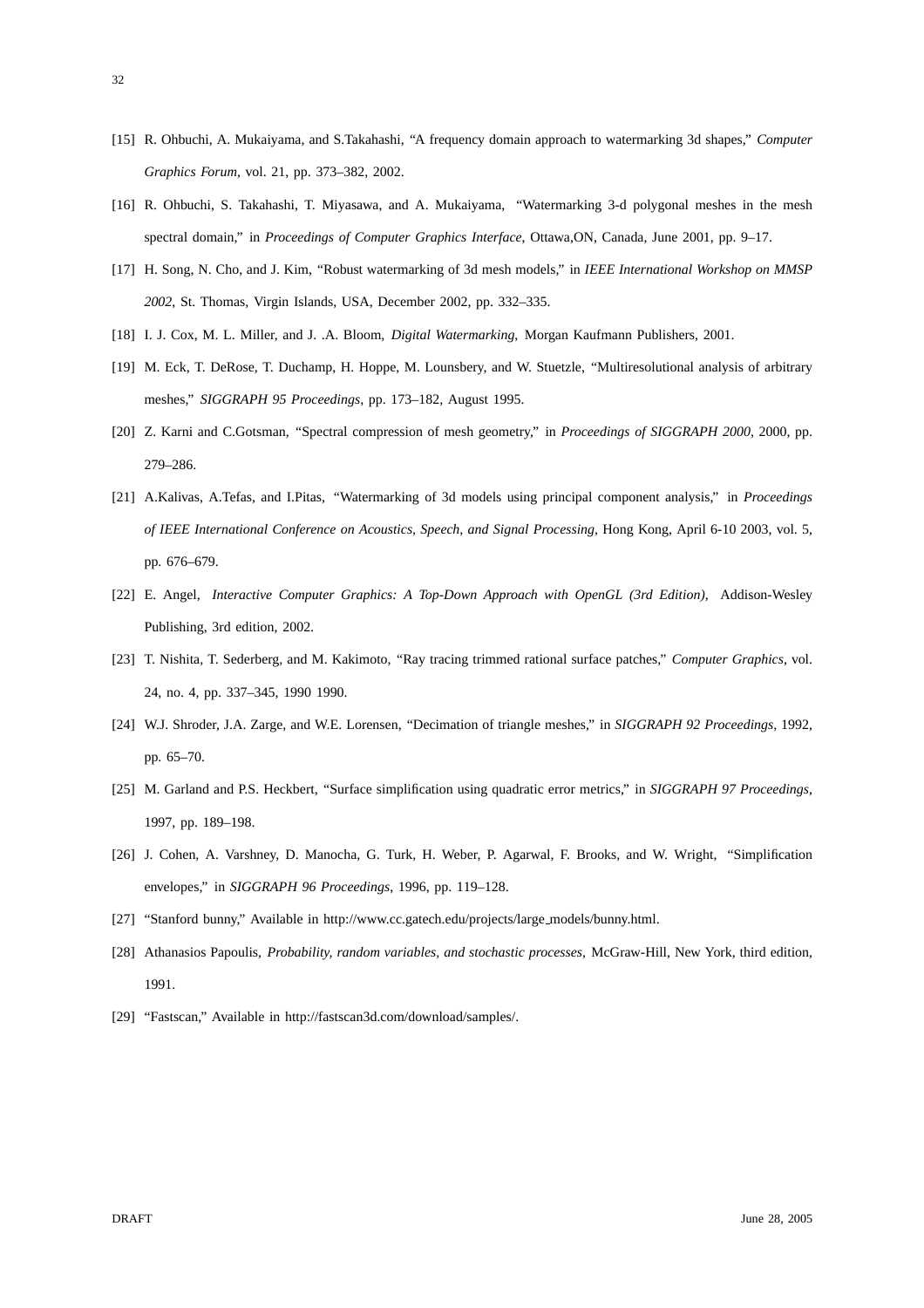PLACE **PHOTO** HERE **Stefanos Zafeiriou** was born in Thessaloniki, Greece in 1981. He received the BS degree from the Department of Informatics of Aristotle University of Thessaloniki with honors in 2003. He is currently a researcher and teaching assistant and he is studying towards a PhD at the Department of Informatics at the University of Thessaloniki. His current research interests lie in the areas of signal and image processing, pattern recognition and computer vision as well as in the area of watermarking

for copyright protection and authentication of digital media.

| <b>PLACE</b> |  |
|--------------|--|
| <b>PHOTO</b> |  |
| <b>HERE</b>  |  |
|              |  |

**Anastasios Tefas** received the B.Sc. in informatics in 1997 and the Ph.D. degree in informatics in 2002, both from the Aristotle University of Thessaloniki, Thessaloniki, Greece. From 1997 to 2002, he was a researcher and teaching assistant in the Department of Informatics, University of Thessaloniki. From 2003 to 2004, he was a temporary lecturer in the Department of Informatics, University of Thessaloniki where he is currently, a senior researcher. He has co-authored over 50

journal and conference papers. His current research interests include computational intelligence, pattern recognition, digital signal and image processing, detection and estimation theory, and computer vision.